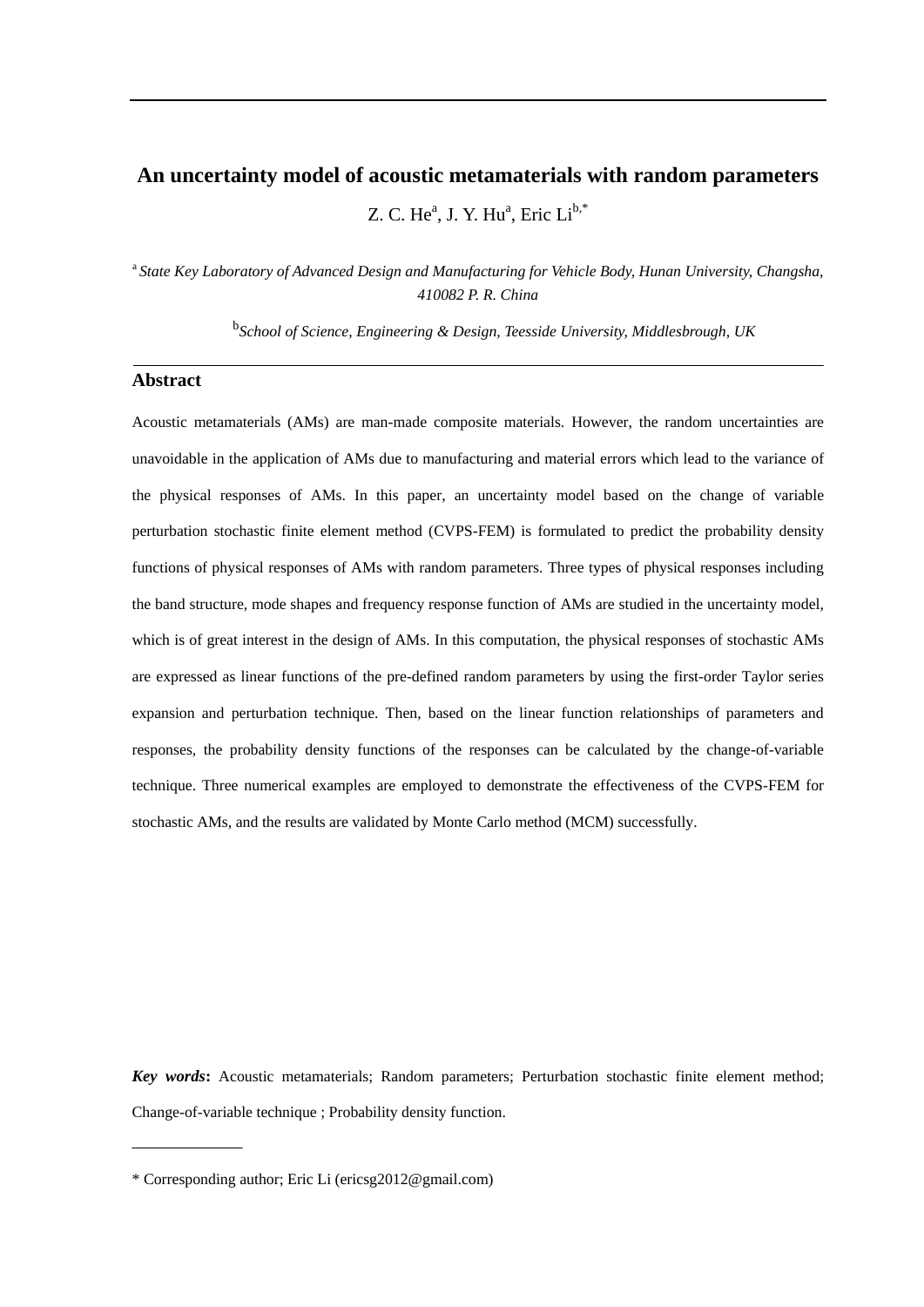### **1. Introduction**

Recently, acoustic metamaterials (AMs) have attracted much attention among the researchers due to their unique physical characteristics [\[1-5\]](#page-36-0). The useful properties of AMs depend on their periodic microstructures, instead of the chemical reactions during manufacturing [\[6\]](#page-36-1), and AMs have been widely used to solve the acoustic problems [\[7-9\]](#page-36-2). For example, elastic wave propagating in AMs can be stopped or attenuated when their frequencies are within or close to the band gaps [\[10\]](#page-36-3). In parallel with theoretical studies, AMs have been applied in many fields, such as structural vibration mitigation [\[11\]](#page-36-4), invisible acoustic cloaking [\[12\]](#page-37-0) and acoustic waveguides [\[13\]](#page-37-1). In the early study of AMs, band gaps are based on Bragg scattering effect. It is noted that Bragg band gaps usually exist in the frequency region where the wavelength of the waves is in the same order of magnitude with the lattice constant, which limits the practical application of AMs in low-frequency region  $[14]$ .

To overcome the limitation of Bragg scattering effect, another type of AMs called locally resonant acoustic metamaterials (LRAMs) have become a hot research topic in recent years. The LRAMs made up of rubber-coated lead balls was first proposed by Liu et al. in 2000, and the size of the structural unit is two orders of magnitude smaller than the wavelength [\[15\]](#page-37-3). The band gaps in LRAMs are due to the local resonance of the scatterers, hence the dimension of AMs can be smaller than the wavelength [\[10\]](#page-36-3). Based on locally resonant mechanism, LRAMs have been applied to solve the low-frequency noise and vibration problems. Sheng et al. [\[16\]](#page-37-4) proposed a three-component LRAMs, which gave the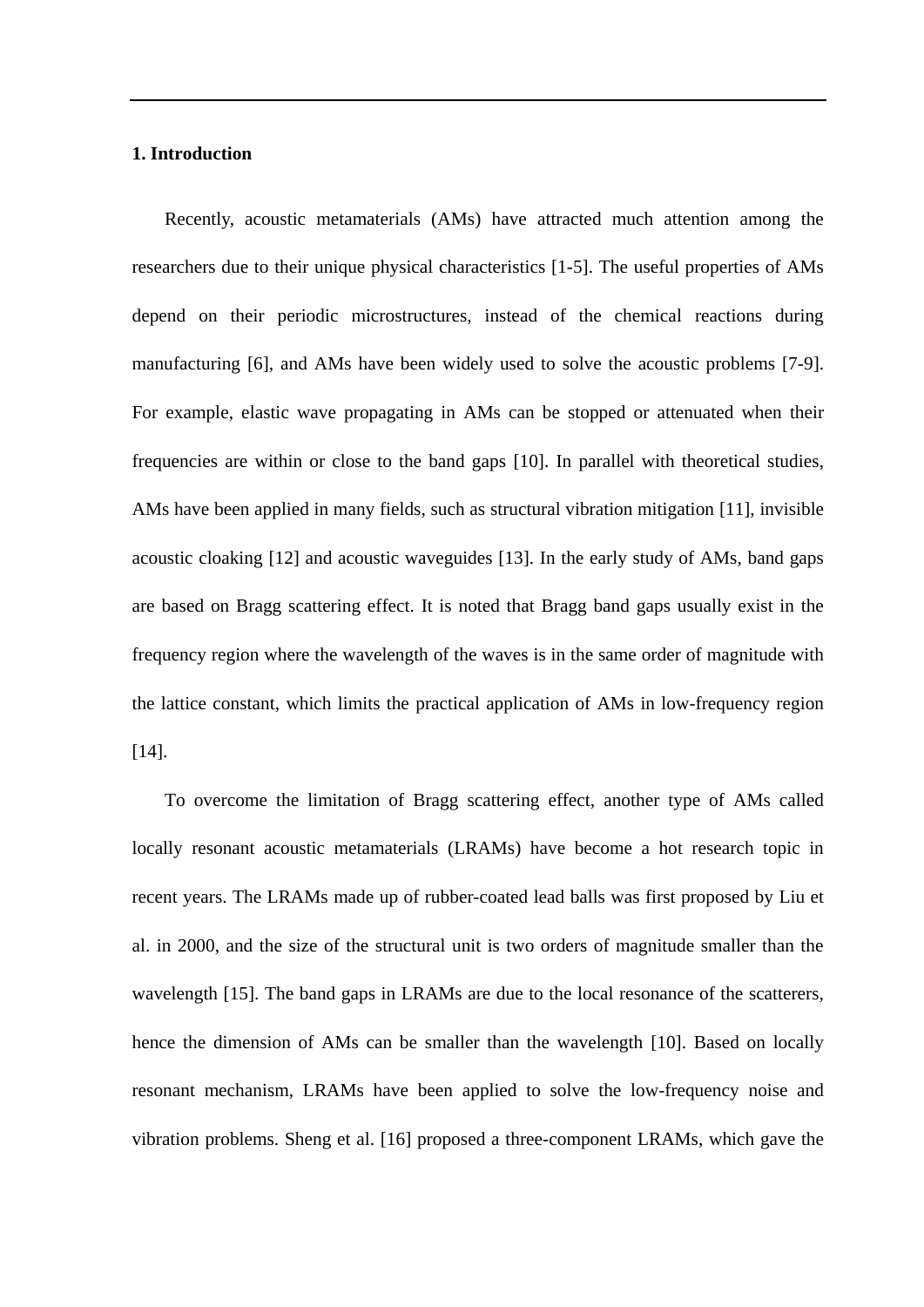band gap at 350-2000Hz. The band gaps and vibrations in 1-D and 2-D mass-spring structures were extensively studied by Jensen et al. [\[17\]](#page-37-5). Later, the band gaps and negative effective mass of a 1-D mass-spring system were experimentally demonstrated by Yao et al. [\[18\]](#page-37-6). Recently, based on locally resonant mechanism, Lu et al. [\[1\]](#page-36-0) proposed a topology optimization method for the optimal design of LRAMs to obtain negative bulk modulus at certain frequency ranges.

An efficient numerical algorithm for the simulation of AMs is of great importance in practical application of AMs. Recently, some computational techniques have been presented to simulate the wave propagation in AMs, such as the plane-wave expansion (PWE) method [\[19\]](#page-37-7) and the finite-difference time-domain (FDTD) method [\[20\]](#page-37-8). PWE method is one of the most widely used techniques for the calculation of AMs, however, it has an inherent drawback of poor convergence [\[21\]](#page-37-9). Furthermore, it is difficult for FDTD to simulate AMs with complex geometries because of the staircase effect [\[22\]](#page-37-10). Recently, finite element method (FEM) has become a popular method to simulate AMs. Based on the frame of FEM, lumped mass (LM) method was proposed to calculate the wave propagation in phononic crystals by Wang et al. [\[23\]](#page-37-11). In addition, the finite element time-domain method was developed to analyze the optical black hole in metamaterials by Yang et al. [\[24\]](#page-37-12). A mixed finite element methods was proposed to analyze the wave propagation in double negative metamaterials by Li [\[25\]](#page-38-0). Consequently, smoothed finite element method (S-FEM) has been applied to compute the band gap of AMs [\[26-29\]](#page-38-1).

It is well known that the manufacturing tolerances, unpredictable environment factors, and the material properties errors always exist, leading to the variance of the physical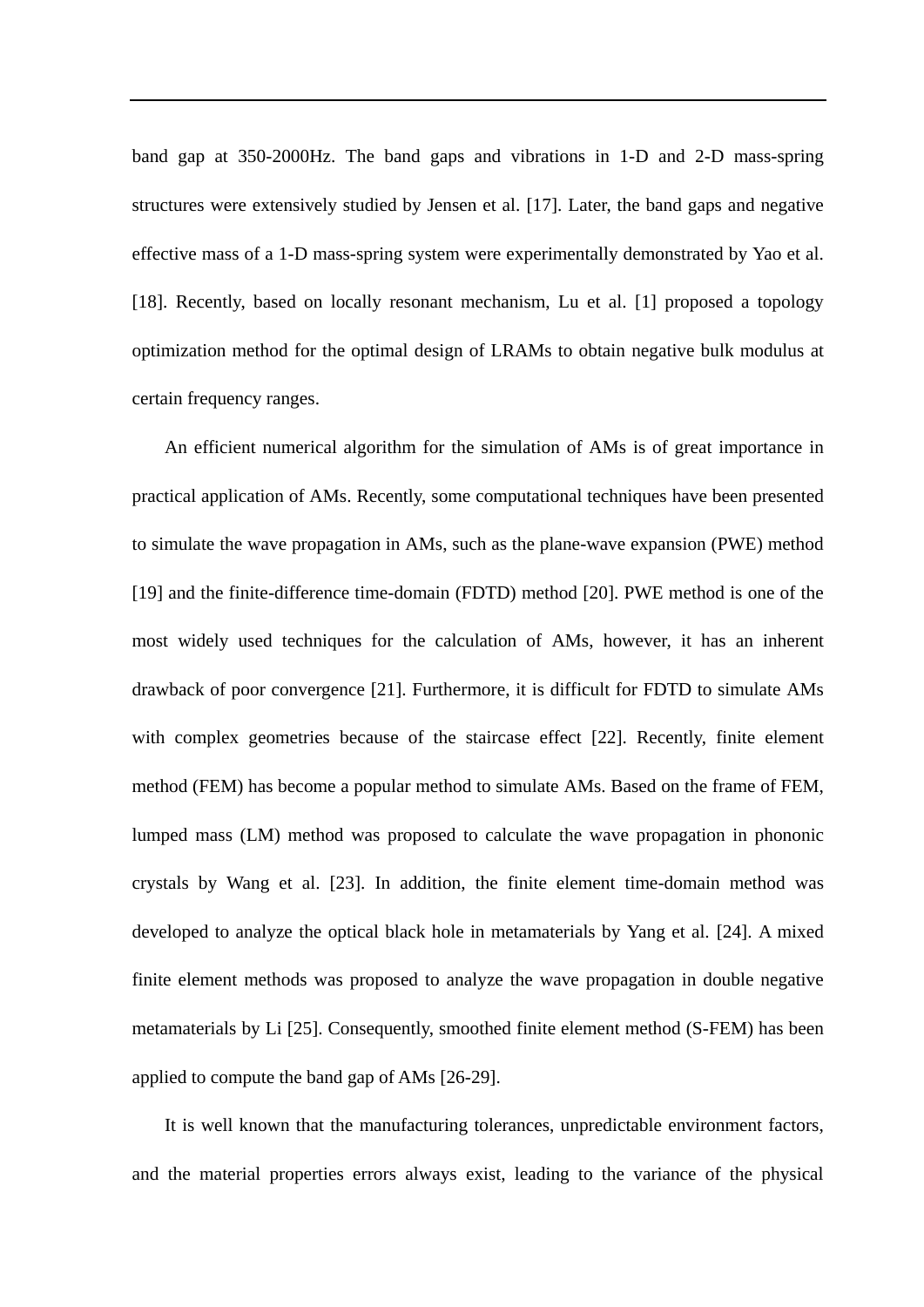response of AMs. Therefore, in the design and application of AMs, it is of great significance to propose an efficient uncertainty model to predict the physical responses of AMs with consideration of uncertainty effects. Generally, the uncertainties of engineering structural parameters are defined as random variables whose probability density functions can be obtained on the basis of sample data statistical analysis. Recently, the sources of uncertainty with functions of space or time combined with machine learning algorithm have been studied [\[30,](#page-38-2) [31\]](#page-38-3).

In general, the uncertain problems with random parameters can be treated as stochastic problems, and a lot of probabilistic approaches have been widely used to solve the these problems, such as the Monte Carlo method (MCM) [\[32,](#page-38-4) [33\]](#page-38-5), the spectral stochastic finite element method (SSFEM) [\[34,](#page-38-6) [35\]](#page-38-7) and the perturbation stochastic finite element method (PSFEM) [\[36,](#page-38-8) [37\]](#page-39-0). Among these probabilistic approaches, the PSFEM has become more and more popular in the analysis of stochastic problems [\[36\]](#page-38-8). However, the random results obtained by PSFEM are given in the form of mean value and standard deviations, and the probability density functions of results cannot be obtained unless the results are treated as Gaussian random fields [\[38\]](#page-39-1). In order to obtain the probability density functions of the random results when non-Gaussian variables exist, the change of variable perturbation stochastic finite element method (CVPS-FEM) has been proposed by Xia et al. [\[39\]](#page-39-2) to calculate the probability density functions of responses of stochastic structures. However, the formulations of CVPS-FEM to solve the probability distributions of natural frequencies and mode shapes of stochastic structures are still not available.

To obtain the reliable performance of the AMs with random parameters, the physical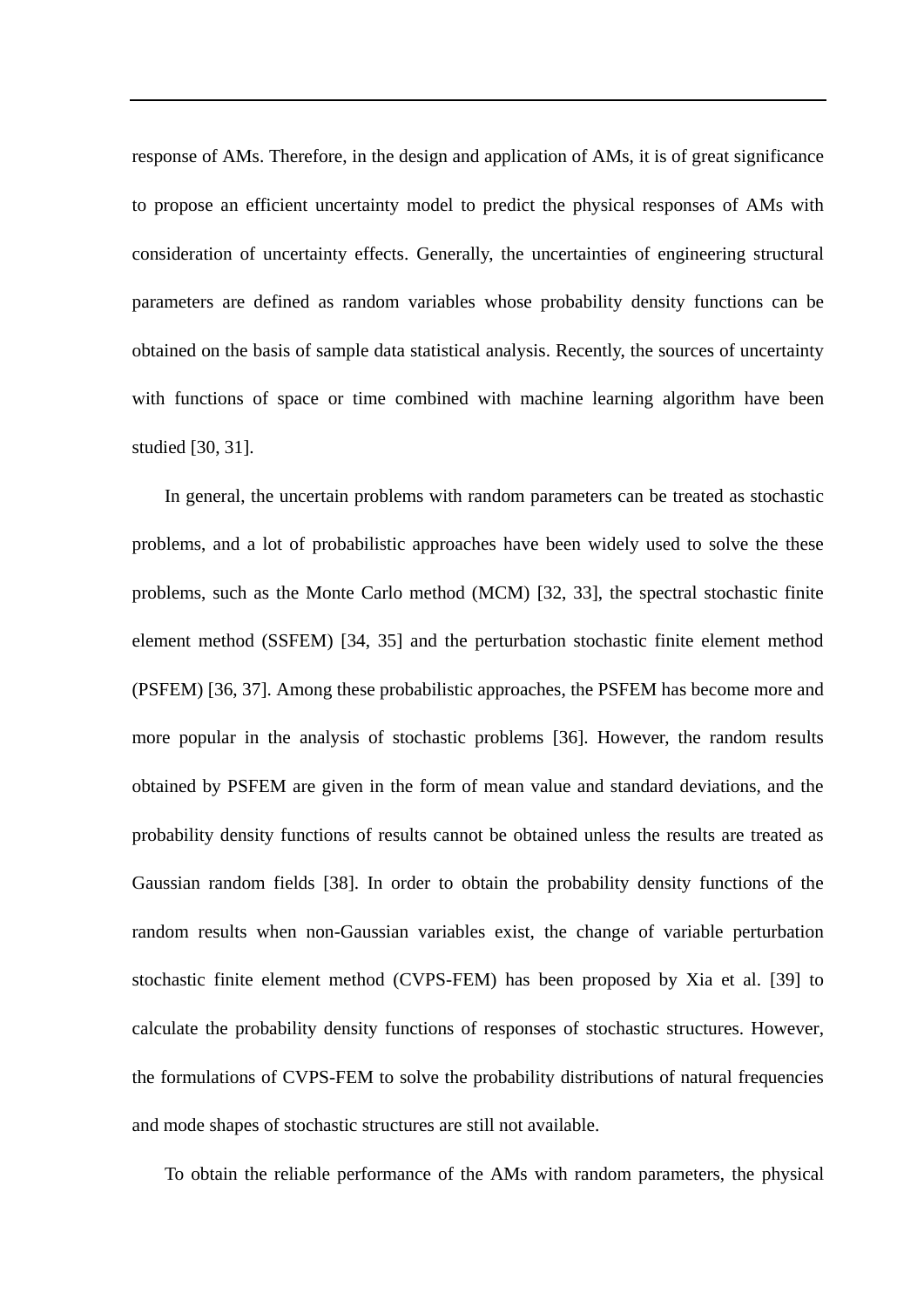responses of stochastic AMs including band structure, mode shapes and frequency response function must be predicted accurately. This is extremely important in the design and application of AMs in engineering practices. In order to predict the probability density functions of band structure, mode shapes and frequency response function of AMs with random parameters, the CVPS-FEM is applied to formulate the random uncertainty model of stochastic AMs in this work. In this random uncertainty model, the random physical responses of AMs are approximated as linear functions of the random parameters by using the first-order Taylor series expansion and perturbation technique, then, based on the linear function relationships of parameters and responses, the probability density functions of the responses can be calculated by the change-of-variable technique.

The remainder of this paper is organized as follows. In Section 2, the calculation of the probability density functions for linear functions by using change-of-variable technique is presented, and the elastic wave in AMs is discussed. The formulation of the uncertainty model by using the CVPS-FEM to predict the random band structure, mode shapes and frequency response function of stochastic AMs is illustrated in Section 3. Three numerical examples are used to demonstrate the accuracy of the uncertain model of AMs in Section 4. Several conclusions are given in Section 5.

#### **2. Mathematical backgrounds**

### *2.1 Change-of-variable technique for linear functions*

Assume that  $g = h(x_1,...,x_m)$  is a linear function with *m* independent random parameters, which is defined as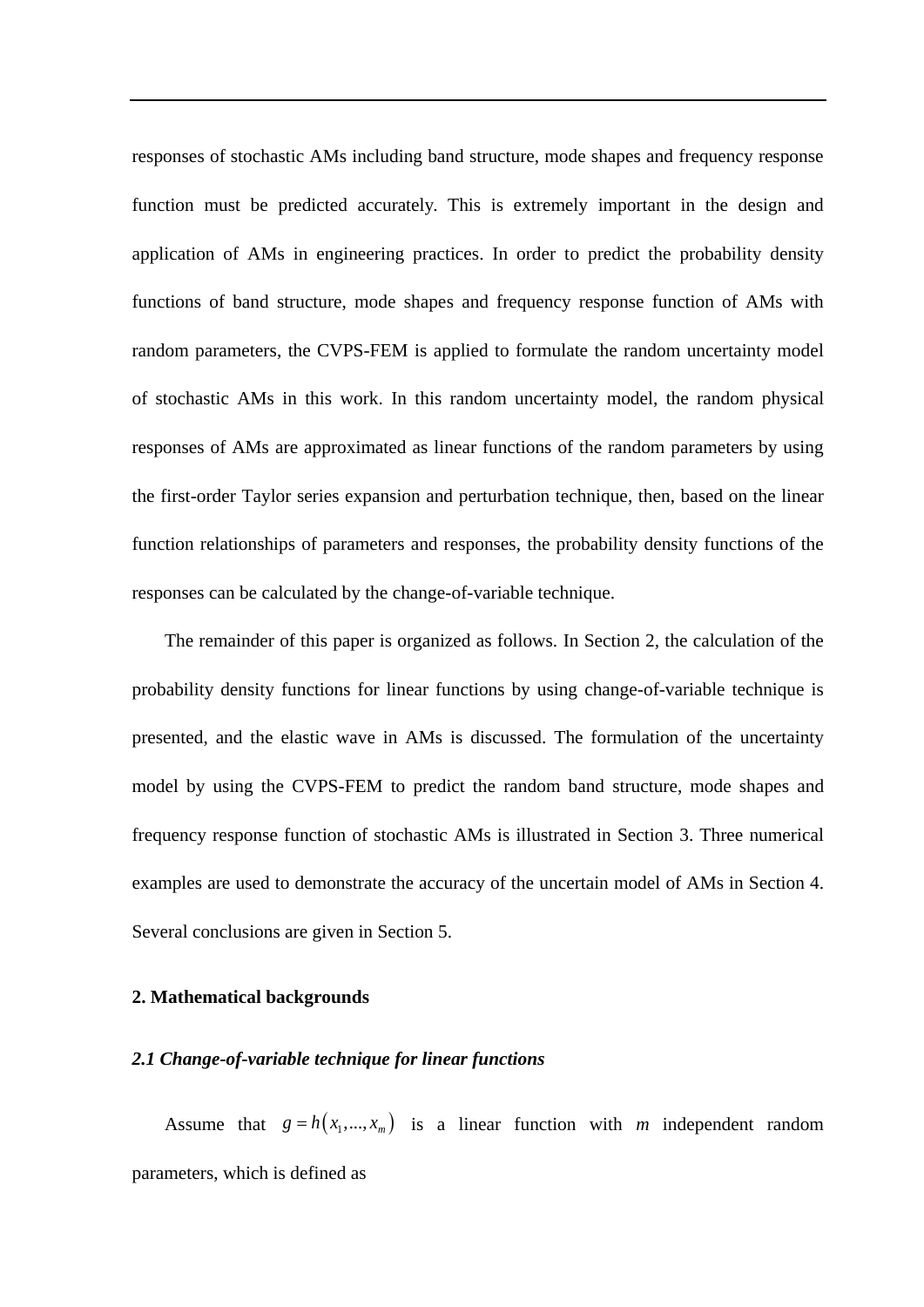$$
g = h(x_1, ..., x_m) = A_0 + \sum_{i=1}^{m} A_i x_i, \quad i = 1, ..., m
$$
 (1)

where the probability density function of  $x_i$  can be given as  $p_{x_i}(x_i)$ .

Based on change-of-variable technique [\[39\]](#page-39-2), the probability density function of *g* can be given as

$$
p_{g}(g) = \begin{cases} \frac{1}{|A_{1}|} p_{x_{1}} \left( \frac{g - A_{0}}{A_{1}} \right) & (m = 1) \\ \frac{1}{|A_{2}|} \int_{x_{1} = -\infty}^{\infty} p_{x_{1}} (x_{1}) p_{x_{2}} \left( \frac{g - A_{0} - A_{1}x_{1}}{A_{2}} \right) dx_{1} & (m = 2) \\ \int_{y_{m} = -\infty}^{\infty} p_{y_{m}} (y_{m}) p_{Y_{m-2}} (g - A_{0} - A_{m}y_{m}) dy_{m} & (m > 2) \end{cases}
$$
(2)

where  $y_m = A_m x_m$ ,  $Y_{m-2} = \sum_{m=1}^{m-1}$ -2 1 *m*  $m-2 = \sum_i A_i A_i$ *i*  $Y_{m-2} = \sum A_i x_i$  $=\sum_{i=1}A_i x_i$ .

#### *2.2 Elastic wave in AMs*

Assume that the media where the elastic wave propagates is isotropic, and the governing equation of the elastic wave in the frequency domain can be given as

$$
(\lambda + \mu) \nabla (\nabla \cdot \mathbf{u}(\mathbf{r})) + \mu \nabla^2 \mathbf{u}(\mathbf{r}) = -\rho \omega^2 \mathbf{u}(\mathbf{r})
$$
(3)

where  $\mathbf{r} = (x, y, z)$  is the position vector,  $\mathbf{u}(\mathbf{r})$  is the displacement vector,  $\nabla = (\partial/\partial x, \partial/\partial y, \partial/\partial z)$  is the vector differential operator and  $\omega$  is the angular frequency of the propagating wave.  $\lambda$  and  $\mu$  are Lamés first parameter and shear modulus, respectively, which can be given as

$$
\lambda = \frac{\nu E}{(1+\nu)(1-2\nu)}, \quad \mu = \frac{E}{2(1+\nu)}\tag{4}
$$

where *E* is the Young's Modulus, and *v* is the Poisson's ratio.

Based on the Bloch's theorem of wave propagation in the periodic structure, the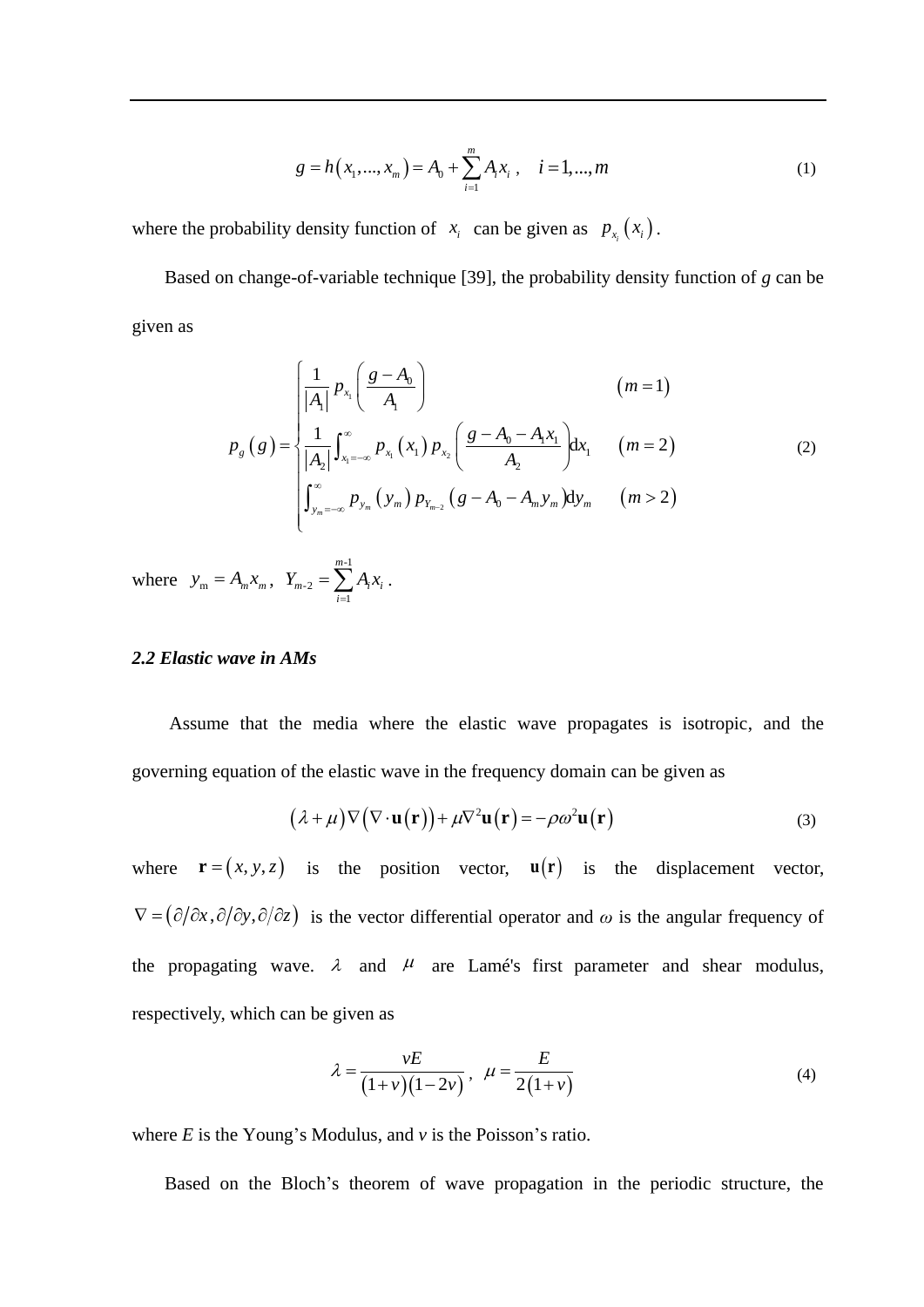displacement vector  $\mathbf{u}(\mathbf{r})$  for the two-dimensional periodic AMs can be expressed as

$$
\mathbf{u}(\mathbf{r}) = e^{i(\mathbf{k} \cdot \mathbf{r})} \mathbf{u}_{\mathbf{k}}(\mathbf{r})
$$
 (5)

where  $\mathbf{u}_{k}(\mathbf{r})$  is the periodic function which has the same periodic characteristic with the AMs, the wave vector  $\mathbf{k} = (k_x, k_y)$  is limited in the first Brillouin zone, and  $\mathbf{r} = \mathbf{r}(x, y)$  is the position vector.

By using the Bloch's theorem, the solution of the periodic AMs structure system can be reduced one unit cell. Then, based on the finite element method, Eq. (3) of the unit cell can be expressed as

$$
\left[\mathbf{K} - \omega^2 \mathbf{M}\right] \mathbf{U} = 0\tag{6}
$$

where **K** and **M** are the stiffness and mass matrices, respectively, and **U** is the nodal displacement.

By virtue of the periodic Bloch boundary conditions [\[40\]](#page-39-3), the nodal displacement **U(r)** on the boundary will meet the following equation:

$$
\mathbf{U}(\mathbf{r} + \mathbf{a}) = e^{i(\mathbf{k} + \mathbf{a})}\mathbf{U}(\mathbf{r})
$$
 (7)

where **a** is the lattice constant of periodic AMs structure.

Combined with Eq. (7), Eq. (6) can be calculated for any wave vector **k** limited in the first Brillouin zone. Furthermore, this area is limited in the irreducible Brillouin zone (IBZ) for the square and hexagon lattice as plotted in Fig. 1. The band structure can be obtained when the wave vector **k** is adopted along different directions of  $M \to \Gamma \to X \to M$  on the boundary of the IBZ. The band gap exists along the  $\omega$  axis when two adjacent dispersion curves do not overlap.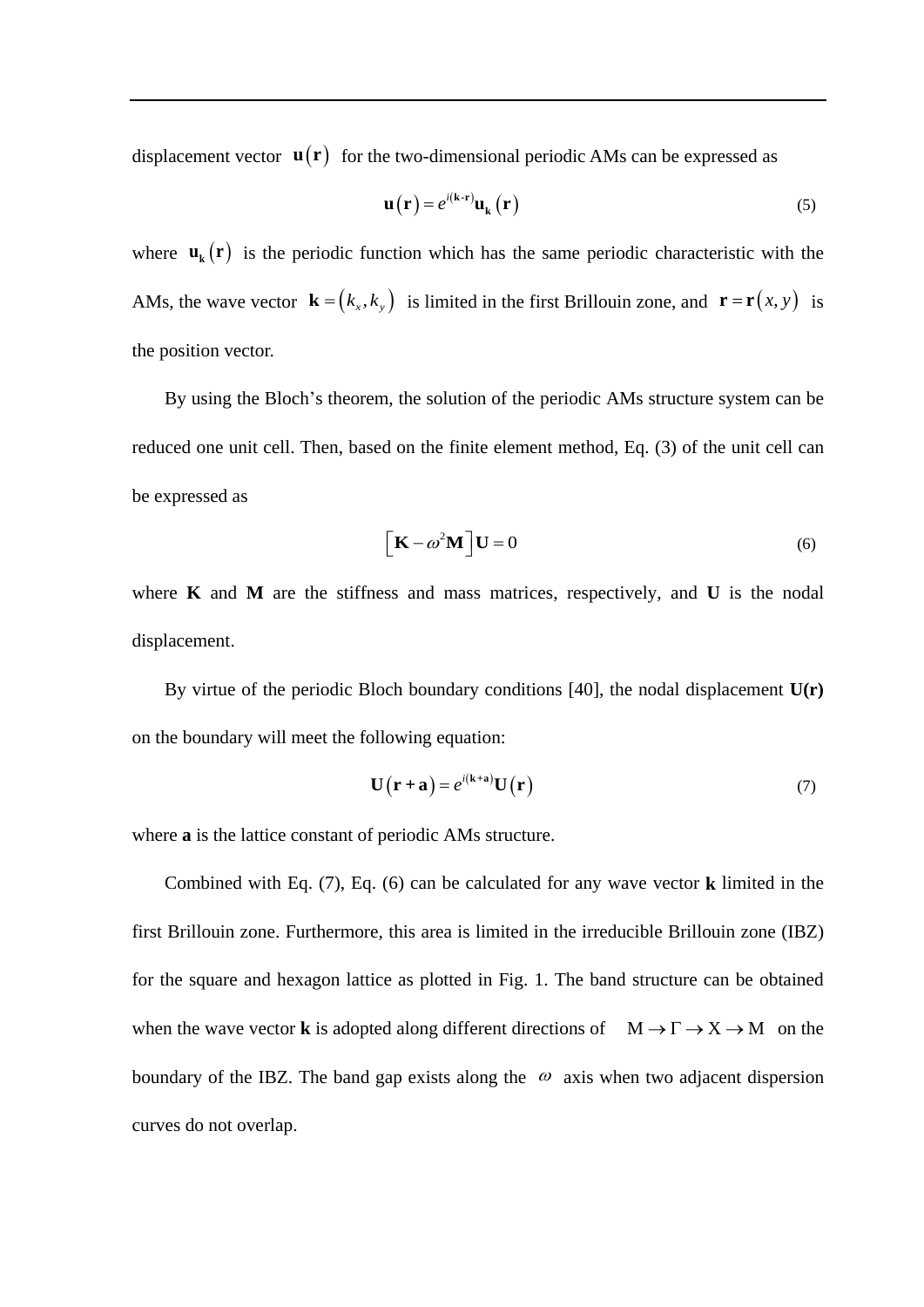

**Fig. 1.** (a) The first Brillouin zone (square) and the irreducible Brillouin zone (triangle) for a square lattice; (b) The first Brillouin zone (hexagon) and the irreducible Brillouin zone (triangle) for a hexagon lattice.

#### **3. CVPS-FEM for AMs with random parameters**

In this work, all uncertain parameters existing in AMs are described as random parameters, which belong to a random vector  $\mathbf{a} = (a_1, a_2, ..., a_m)$ , and the probability density functions of these random parameters are given as  $\mathbf{p}_a(\mathbf{a}) = (p_{a_1}(a_1), p_{a_2}(a_2), ..., p_{a_m}(a_m)).$ 

As mentioned in Section 2, based on FEM and periodic Bloch conditions, the band structure and mode shapes of AMs can be calculated. Furthermore, the amplitude of frequency response of AMs is sharply reduced at the frequency range where the band gaps exist, hence the band gaps can be verified by calculating the frequency response function. However, when the uncertain random parameters are introduced, these physical responses of AMs mentioned above are changed. In this section, the CVPS-FEM is formulated, and the probability distributions of the random physical responses including the band structure, mode shapes and frequency response function of AMs are calculated.

### *3.1. CVPS-FEM for band structure of AMs with random parameters*

By introducing the periodic Bloch boundary conditions, for each wave vector **k** on the boundary of the IBZ, Eq. (6) for the unit cell can be rewritten as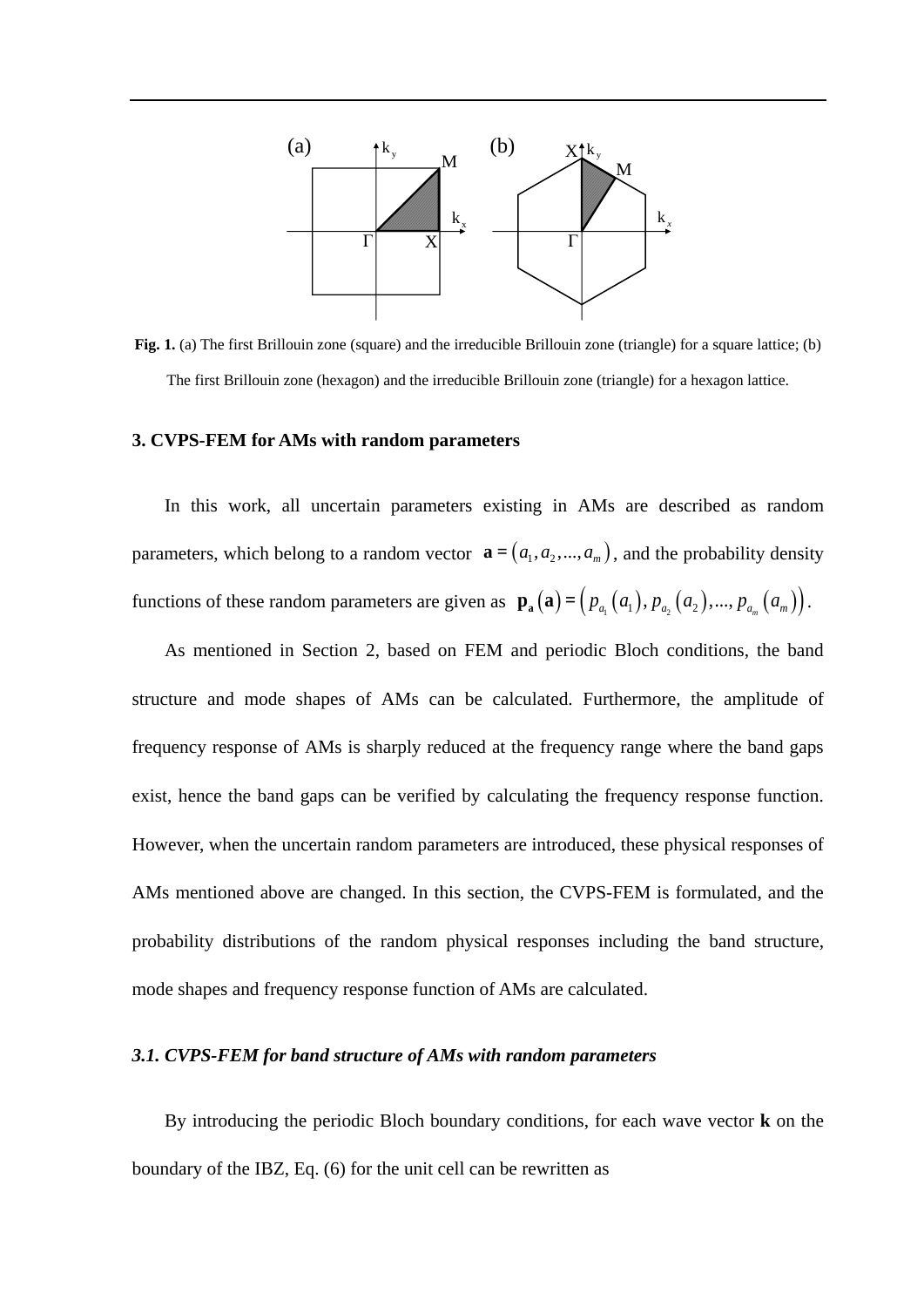$$
KU_j = \omega_j^2 MU_j, \quad j = 1, 2, ..., n
$$
 (8)

The normalization condition can be expressed as

$$
\mathbf{U}_{j}^{T}\mathbf{M}\mathbf{U}_{j} = 1\tag{9}
$$

It has been proven [\[41\]](#page-39-4) that the mass matrix **M** is always symmetric positive definite because the shape functions satisfy the partitions of unity property, and Eq. (9) will be satisfied based on the so-called Rayleigh Quotient [\[42\]](#page-39-5).

Considering the existence of the random parameters, Eq. (8) can be expressed as

$$
\mathbf{K}(\mathbf{a})\mathbf{U}_{j}(\mathbf{a}) = \omega_{j}^{2}(\mathbf{a})\mathbf{M}(\mathbf{a})\mathbf{U}_{j}(\mathbf{a})
$$
\n(10)

where  $\mathbf{K}(\mathbf{a})$ ,  $\mathbf{M}(\mathbf{a})$ ,  $\omega_j(\mathbf{a})$  and  $\mathbf{U}_j(\mathbf{a})$  are the stiffness matrix, mass matrix, j<sup>th</sup> natural angular frequency and  $j<sup>th</sup>$  mode shape of the AMs with considering random parameters, respectively.

The first-order Taylor series expansion for the linear function is exact, and the accuracy of it for the non-linear function is also acceptable if the deviation of uncertain parameter is small [\[43\]](#page-39-6). On the other hand, by using the higher order Taylor expansion with expensive computational cost, the improvement of accuracy is rather small [\[39\]](#page-39-2). As our main focus in this work is to study the small deviation of random parameters of AMs, only the first-order Taylor series expansion is used.

Based on the first-order Taylor series expansion, the stiffness matrix  $K(a)$  and mass matrix  $M(a)$  can be expressed as

$$
\mathbf{K}(\mathbf{a}) = \mathbf{K}(\mathbf{a}^e) + \sum_{i=1}^{m} \frac{\partial \mathbf{K}(\mathbf{a}^e)}{\partial a_i} (a_i - a_i^e) = \mathbf{K}^e + \Delta \mathbf{K}
$$
 (11)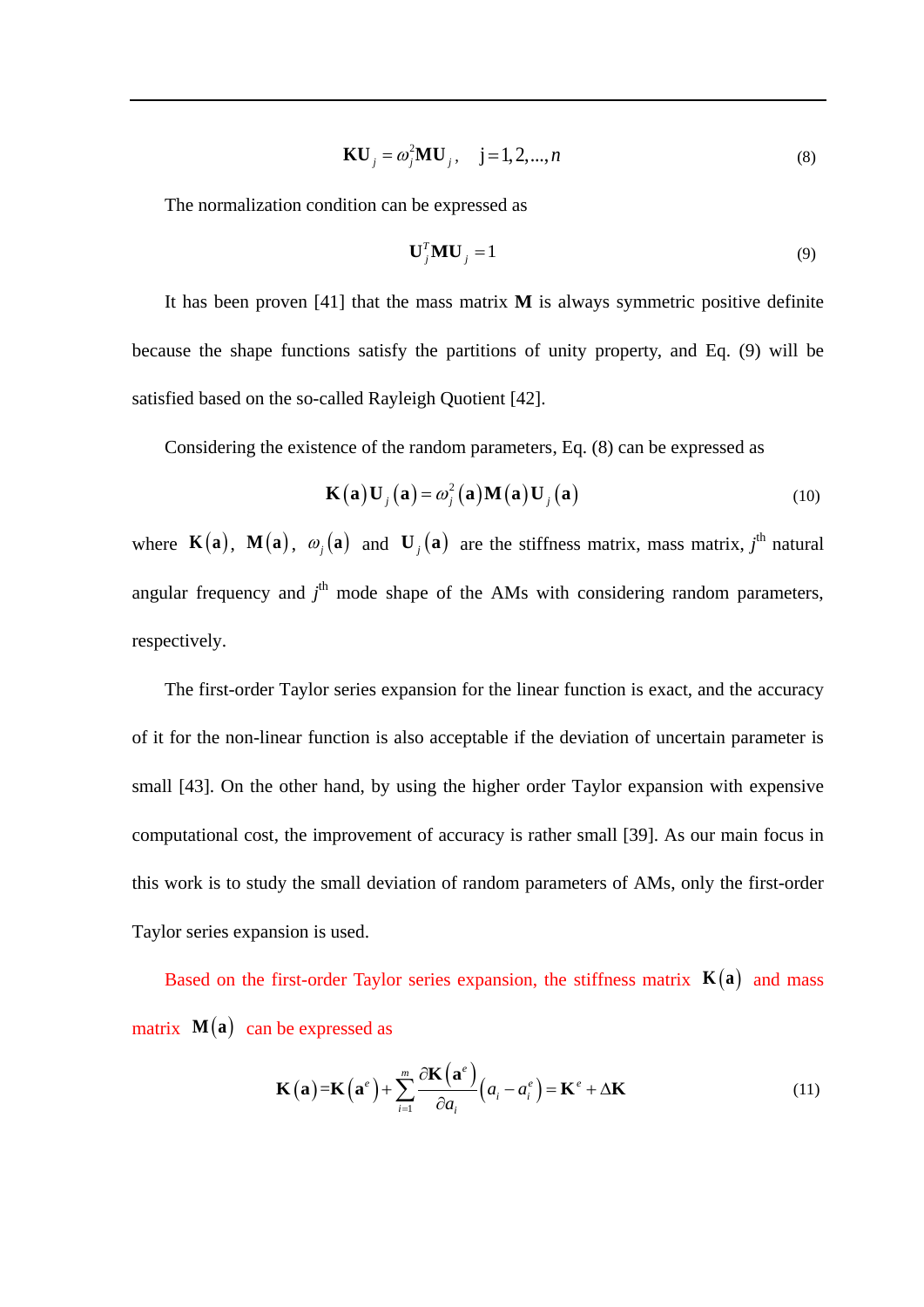$$
\mathbf{M}(\mathbf{a}) = \mathbf{M}(\mathbf{a}^e) + \sum_{i=1}^{m} \frac{\partial \mathbf{M}(\mathbf{a}^e)}{\partial a_i} (a_i - a_i^e) = \mathbf{M}^e + \Delta \mathbf{M}
$$
\n(12)

where  $\mathbf{a}^e$  is the mean value of  $\mathbf{a} = (a_1, a_2, ..., a_m)$ ,  $\mathbf{K}^e$  and  $\Delta \mathbf{K}$  are the mean value and deviation value of  $K(a)$ ,  $M^e$  and  $\Delta M$  are the mean value and deviation value of  $M(a)$ .

The first-order perturbation of Eq. (10) can be given as  
\n
$$
\left(\mathbf{K}^{e} + \Delta \mathbf{K}\right)\left(\mathbf{U}_{j}^{e} + \Delta \mathbf{U}_{j}\right) = \left(\omega_{j}^{e} + \Delta \omega_{j}\right)^{2}\left(\mathbf{M}^{e} + \Delta \mathbf{M}\right)\left(\mathbf{U}_{j}^{e} + \Delta \mathbf{U}_{j}\right)
$$
\n(13)

where  $\mathbf{U}_j^e$  and  $\Delta \mathbf{U}_j$  are the mean value and deviation value of  $\mathbf{U}_j(\mathbf{a})$ ,  $\omega_j^e$  and  $\Delta \omega_j$ are the mean value and deviation value of  $\omega_j(\mathbf{a})$ .

Due to the compact supports of FEM shape functions, it can be easily obtained that K and M are symmetric [\[44\]](#page-39-7). Pre-multiplying both sides of Eq. (13) by  $U_j^{e^T}$ , using the normalization condition and ignoring the higher-order terms,  $\Delta \omega_j$  can be given as

$$
\Delta \omega_j = \frac{1}{2\omega_j^e} \mathbf{U}_j^{e^T} \left[ \Delta \mathbf{K} - \omega_j^{e^2} \Delta \mathbf{M} \right] \mathbf{U}_j^e
$$
 (14)

Therefore, the random natural angular frequency 
$$
\omega_j(\mathbf{a})
$$
 can be expressed as  
\n
$$
\omega_j(\mathbf{a}) = \omega_j^e + \Delta \omega_j = \omega_j^e + \sum_{i=1}^m \frac{1}{2\omega_j^e} \mathbf{U}_j^{e^T} \left[ \frac{\partial \mathbf{K}^e}{\partial a_i} - \omega_j^{e^2} \frac{\partial \mathbf{M}^e}{\partial a_i} \right] \mathbf{U}_j^e (a_i - a_i^e)
$$
\n(15)

Then, Eq. (15) can be rewritten as

$$
\omega_j(\mathbf{a}) = B_0 + \sum_{i=1}^m B_i a_i \tag{16}
$$

where

$$
B_0 = \omega_j^e - \sum_{i=1}^m \frac{1}{2\omega_j^e} \mathbf{U}_j^{e^T} \left[ \frac{\partial \mathbf{K}^e}{\partial a_i} - \omega_j^{e^2} \frac{\partial \mathbf{M}^e}{\partial a_i} \right] \mathbf{U}_j^e a_i^e
$$
  
\n
$$
B_i = \frac{1}{2\omega_j^e} \mathbf{U}_j^{e^T} \left[ \frac{\partial \mathbf{K}^e}{\partial a_i} - \omega_j^{e^2} \frac{\partial \mathbf{M}^e}{\partial a_i} \right] \mathbf{U}_j^e
$$
\n(17)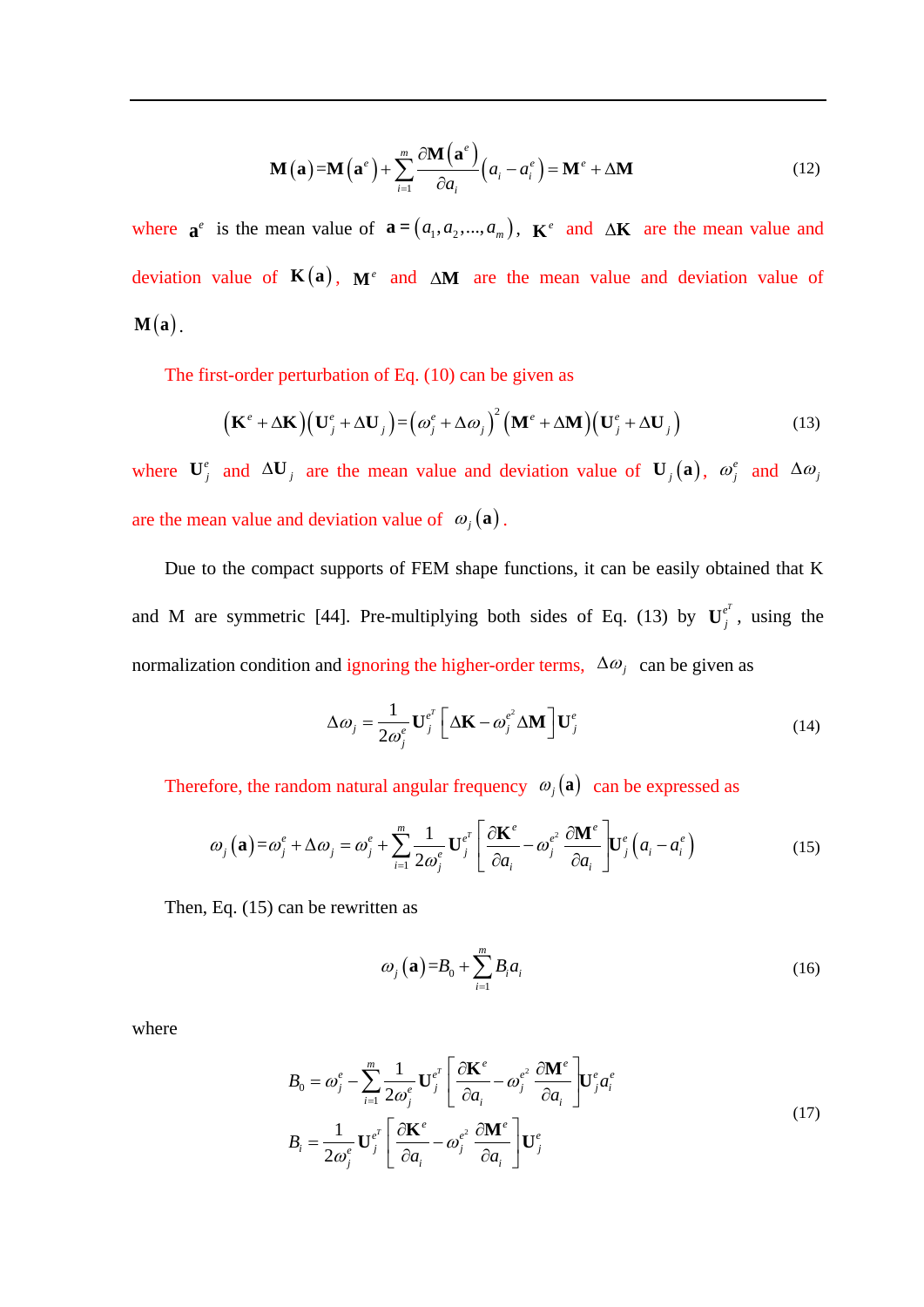By using the change-of-variable technique mentioned in Section 2, the probability

density function of the random natural angular frequency 
$$
\omega_j(\mathbf{a})
$$
 can be given as  
\n
$$
p_{\omega_j(\mathbf{a})}\Big(\omega_j(\mathbf{a})\Big) = \begin{cases}\n\frac{1}{|B_1|} p_{a_1} \left( \frac{\omega_j(\mathbf{a}) - B_0}{B_1} \right) & (m = 1) \\
\frac{1}{|B_2|} \int_{a_1 = -\infty}^{\infty} p_{a_1}(a_1) p_{a_2} \left( \frac{\omega_j(\mathbf{a}) - B_0 - B_1 a_1}{B_2} \right) da_1 \ (m = 2) \\
\int_{a_m = -\infty}^{\infty} p_{a_m}(a_m) p_{F_{m-2}}(\omega_j(\mathbf{a}) - B_0 - B_m a_m) da_m \ (m > 2)\n\end{cases}
$$
\n(18)

where 1 2 1 *m*  $_{m-2}$  -  $\sum$   $\bm{\nu}_i \bm{\mu}_i$ *i*  $F_{m-2} = \sum B_i a_i$ -- $=\sum_{i=1}B_i a_i$ .

The natural frequency  $f_i$  can be given as

$$
f_j = \frac{\omega_j}{2\pi} \tag{19}
$$

Similarly, based on the change-of-variable technique, the probability density function of the random natural frequency  $f_j(\mathbf{a})$  can be given as

$$
p_{f_j(\mathbf{a})}\left(f_j(\mathbf{a})\right) = 2\pi p_{\omega_j(\mathbf{a})}\left(2\pi f_j(\mathbf{a})\right)
$$
\n(20)

### *3.2. CVPS-FEM for mode shape of AMs with random parameters*

For convenience, Eq. (10) can be rewritten as

$$
\mathbf{K}(\mathbf{a})\mathbf{U}_{j}(\mathbf{a}) = \lambda_{j}(\mathbf{a})\mathbf{M}(\mathbf{a})\mathbf{U}_{j}(\mathbf{a})
$$
\n(21)

where  $\lambda_j(\mathbf{a}) = \omega_j^2(\mathbf{a})$  is the *j*<sup>th</sup> eigenvalue of AMs unit cell.

The first-order perturbation of Eq. (21) can be given as  
\n
$$
\left(\mathbf{K}^{e} + \Delta \mathbf{K}\right)\left(\mathbf{U}_{j}^{e} + \Delta \mathbf{U}_{j}\right) = \left(\lambda_{j}^{e} + \Delta \lambda_{j}\right)\left(\mathbf{M}^{e} + \Delta \mathbf{M}\right)\left(\mathbf{U}_{j}^{e} + \Delta \mathbf{U}_{j}\right)
$$
\n(22)

where  $\lambda_j^e$  and  $\Delta \lambda_j$  are the mean value and deviation value of  $\lambda_j(\mathbf{a})$ , respectively.

Ignoring the higher-order terms, Eq. (22) can be rewritten as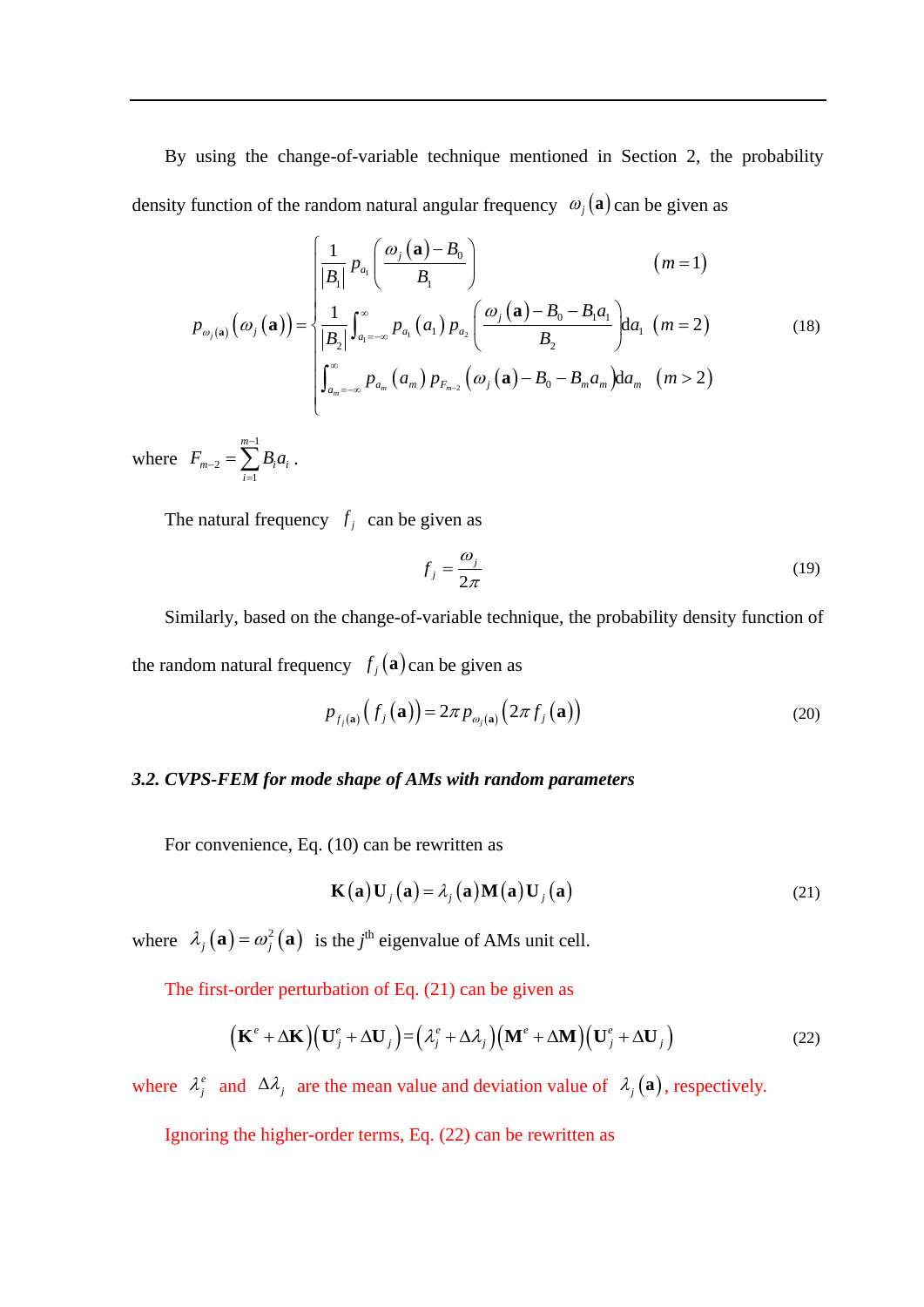$$
\mathbf{K}^e \Delta \mathbf{U}_j + \Delta \mathbf{K} \mathbf{U}_j^e = \lambda_j^e \mathbf{M} \Delta \mathbf{U}_j + \lambda_j^e \Delta \mathbf{M} \mathbf{U}_j^e + \Delta \lambda_j \mathbf{M}^e \mathbf{U}_j^e
$$
 (23)

The deviation value of the  $j^{\text{th}}$  mode shape  $\Delta U_j$  can be given as the superposition of these deterministic mode shapes [\[45\]](#page-39-8)

$$
\Delta \mathbf{U}_j = \sum_{q=1}^n C_q \mathbf{U}_q^e \tag{24}
$$

where  $C_q$  is the constant parameter with respect to  $q^{\text{th}}$  mode shape  $\mathbf{U}_q^e$ .

Substituting Eq. (24) into Eq. (23) and pre-multiplying each side of Eq. (23) by  $\mathbf{U}_q^{e^T}$ , the following equation can be obtained based on the normalization condition.

$$
C_q \lambda_q^e + \mathbf{U}_q^{e^T} \Delta \mathbf{K} \mathbf{U}_j^e = C_q \lambda_j^e + \lambda_j^e \mathbf{U}_q^{e^T} \Delta \mathbf{M} \mathbf{U}_j^e
$$
 (25)

When  $q \neq j$ , according to Eq. (25),  $C_q$  can be calculated as

$$
C_q = \frac{\mathbf{U}_q^{e^T} \left( \Delta \mathbf{K} - \lambda_j^e \Delta \mathbf{M} \right) \mathbf{U}_j^e}{\lambda_j^e - \lambda_q^e} \left( q \neq j \right)
$$
 (26)

When  $q = j$ , the first-order perturbation of Eq. (9) can be given as

$$
\left(\mathbf{U}_{j}^{e} + \Delta \mathbf{U}_{j}\right)^{T} \left(\mathbf{M}^{e} + \Delta \mathbf{M}\right) \left(\mathbf{U}_{j}^{e} + \Delta \mathbf{U}_{j}\right) = 1
$$
\n(27)

Ignoring the higher-order terms, Eq. (27) can be rewritten as

$$
\mathbf{U}_{j}^{e^{T}} \mathbf{M}^{e} \Delta \mathbf{U}_{j} + \mathbf{U}_{j}^{e^{T}} \Delta \mathbf{M} \mathbf{U}_{j}^{e} + \Delta \mathbf{U}_{j}^{T} \mathbf{M}^{e} \mathbf{U}_{j}^{e} = 0
$$
 (28)

Pre-multiplying each side of Eq. (24) by  $\mathbf{U}_j^{e^T} \mathbf{M}^e$ , gives

$$
C_q = \mathbf{U}_j^{e^T} \mathbf{M}^e \Delta \mathbf{U}_j \ \left( q = j \right) \tag{29}
$$

Substituting Eq. (29) and its transpose into Eq. (28),  $C_q$  can be given as

$$
C_q = -\frac{1}{2} \mathbf{U}_j^{e^T} \Delta \mathbf{M} \mathbf{U}_j^e \quad (q = j)
$$
 (30)

Substituting Eqs. (26) and (30) into Eq. (24), gives  
\n
$$
\Delta \mathbf{U}_{j} = \sum_{\substack{q=1 \ q \neq j}}^{n} \frac{\mathbf{U}_{q}^{e^{T}} \left( \Delta \mathbf{K} - \lambda_{j}^{e} \Delta \mathbf{M} \right) \mathbf{U}_{j}^{e}}{\lambda_{j}^{e} - \lambda_{q}^{e}} \mathbf{U}_{q}^{e} - \frac{1}{2} \mathbf{U}_{j}^{e^{T}} \Delta \mathbf{M} \mathbf{U}_{j}^{e} \mathbf{U}_{j}^{e}
$$
\n(31)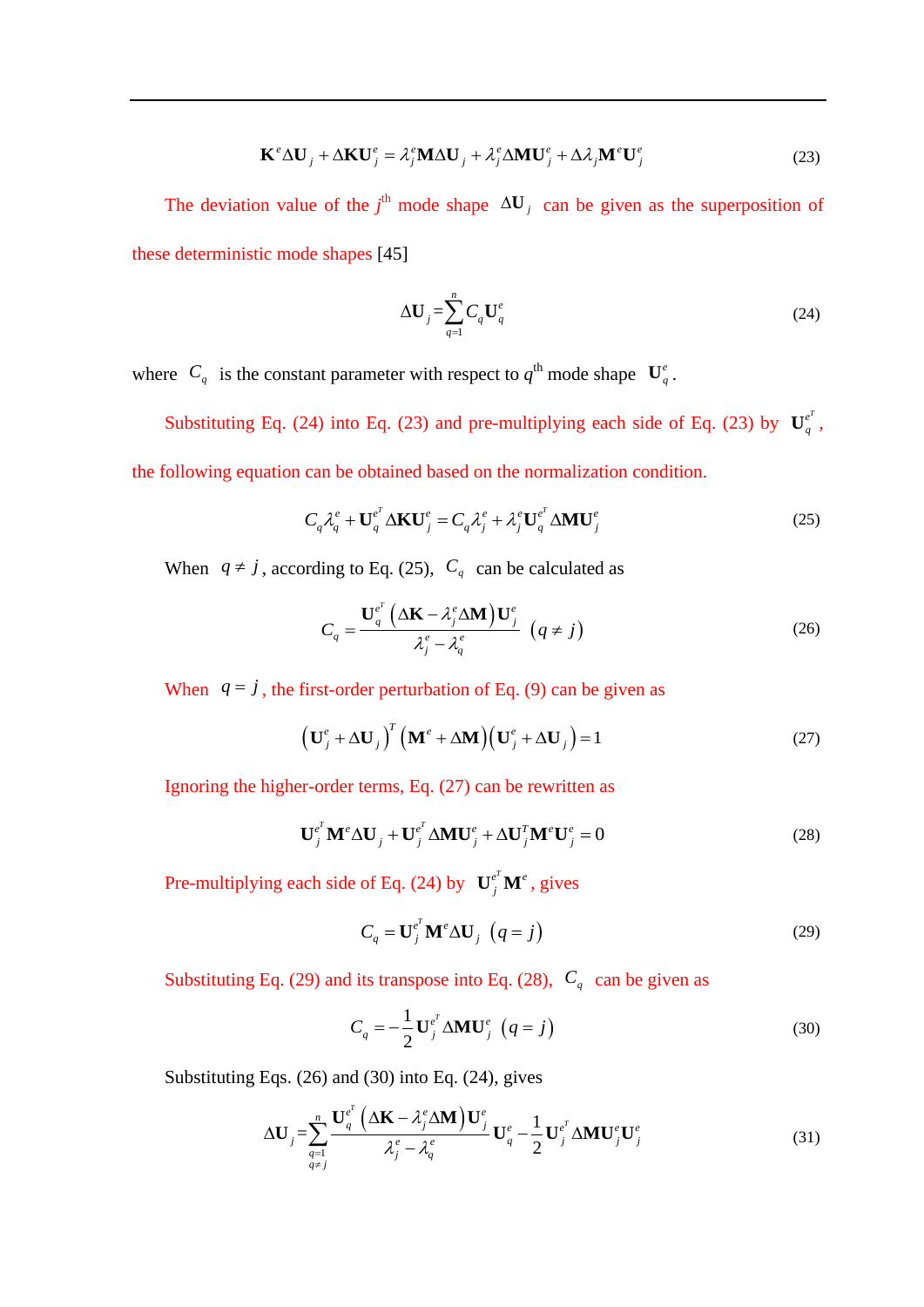Therefore, the random mode shape  $\mathbf{U}_j(\mathbf{a})$  can be expressed as

Therefore, the random mode shape 
$$
\mathbf{U}_{j}(\mathbf{a})
$$
 can be expressed as  
\n
$$
\mathbf{U}_{j}(\mathbf{a}) = \mathbf{U}_{j}^{e} + \Delta \mathbf{U}_{j}
$$
\n
$$
= \mathbf{U}_{j}^{e} + \sum_{i=1}^{m} \left[ \sum_{\substack{q=1 \\ q \neq j}}^{n} \frac{\mathbf{U}_{q}^{e^{T}} \left( \frac{\partial \mathbf{K}^{e}}{\partial a_{i}} - \lambda_{j}^{e} \frac{\partial \mathbf{M}^{e}}{\partial a_{i}} \right) \mathbf{U}_{j}^{e}}{\lambda_{j}^{e} - \lambda_{q}^{e}} \mathbf{U}_{q}^{e} - \frac{1}{2} \mathbf{U}_{j}^{e^{T}} \frac{\partial \mathbf{M}^{e}}{\partial a_{i}} \mathbf{U}_{j}^{e} \mathbf{U}_{j}^{e} \right] (a_{i} - a_{i}^{e}) \right]
$$
\n(32)

Then, Eq. (32) can be rewritten as

$$
\mathbf{U}_{j}\left(\mathbf{a}\right)=\mathbf{D}_{0}+\sum_{i=1}^{m}\mathbf{D}_{i}a_{i}\tag{33}
$$

where

as

$$
\mathbf{D}_{0} = \mathbf{U}_{j}^{e} - \sum_{i=1}^{m} \left[ \left( \sum_{\substack{q=1 \ q \neq j}}^{m} \frac{\mathbf{U}_{q}^{e^{T}} \left( \frac{\partial \mathbf{K}^{e}}{\partial a_{i}} - \lambda_{j}^{e} \frac{\partial \mathbf{M}^{e}}{\partial a_{i}} \right) \mathbf{U}_{j}^{e}}{\lambda_{j}^{e} - \lambda_{q}^{e}} \mathbf{U}_{q}^{e} - \frac{1}{2} \mathbf{U}_{j}^{e^{T}} \frac{\partial \mathbf{M}^{e}}{\partial a_{i}} \mathbf{U}_{j}^{e} \mathbf{U}_{j}^{e} \right) a_{i}^{e} \right]
$$
\n
$$
\mathbf{D}_{i} = \sum_{q=1}^{n} \frac{\mathbf{U}_{q}^{e^{T}} \left( \frac{\partial \mathbf{K}^{e}}{\partial a_{i}} - \lambda_{j}^{e} \frac{\partial \mathbf{M}^{e}}{\partial a_{i}} \right) \mathbf{U}_{j}^{e}}{\lambda_{j}^{e} - \lambda_{q}^{e}} \mathbf{U}_{q}^{e} - \frac{1}{2} \mathbf{U}_{j}^{e^{T}} \frac{\partial \mathbf{M}^{e}}{\partial a_{i}} \mathbf{U}_{j}^{e} \mathbf{U}_{j}^{e}
$$
\n
$$
(34)
$$

The random mode shape  $\mathbf{U}_j(\mathbf{a})$  can be given in another more apparent vector forms

$$
\mathbf{U}_{j}(\mathbf{a}) = \begin{cases} U_{j,1}(\mathbf{a}) \\ \mathbf{M} \\ U_{j,k}(\mathbf{a}) \\ \mathbf{M} \\ U_{j,n}(\mathbf{a}) \end{cases}; \mathbf{D}_{0} = \begin{cases} D_{0,1} \\ \mathbf{M} \\ D_{0,k} \\ \mathbf{M} \\ D_{0,n} \end{cases}; \mathbf{D}_{i} = \begin{cases} D_{i,1} \\ \mathbf{M} \\ D_{i,k} \\ \mathbf{M} \\ D_{i,n} \end{cases} \mathbf{U}_{j}(\mathbf{a}) = \mathbf{D}_{0} + \sum_{i=1}^{m} \mathbf{D}_{i} a_{i} \qquad (35)
$$

The random displacement  $U_{jk}(\mathbf{a})$  of  $k^{\text{th}}$  degree in the  $j^{\text{th}}$  mode shape can be given as

$$
U_{jk}(\mathbf{a}) = D_{0,k} + \sum_{i=1}^{m} D_{i,k} a_i
$$
 (36)

By using the change-of-variable technique mentioned in Section 2, the probability density function of the random displacement  $U_{jk}(\mathbf{a})$  can be given as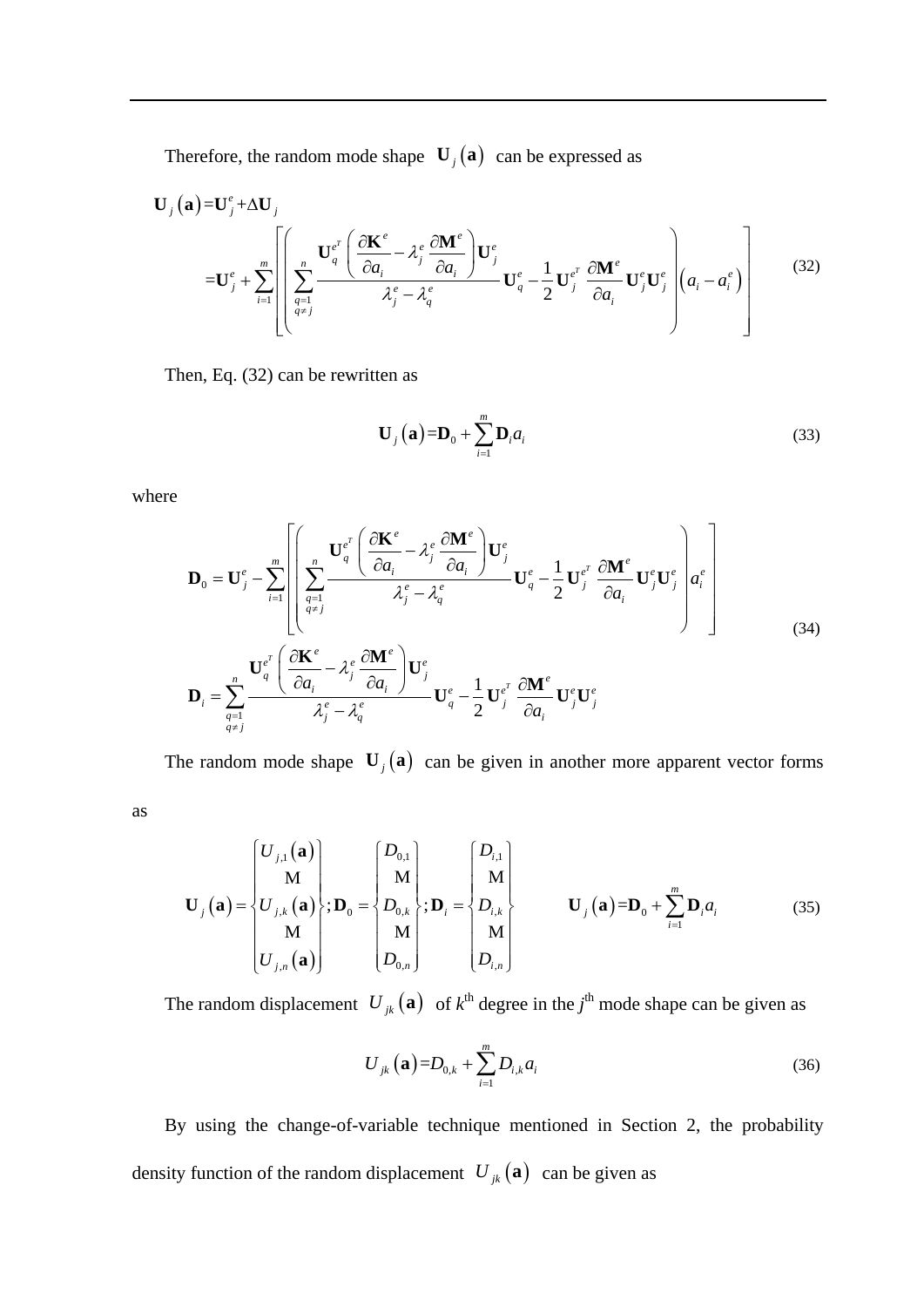$$
p_{U_{jk}(\mathbf{a})}\left(U_{jk}(\mathbf{a})\right) = \begin{cases} \frac{1}{|D_1|} p_{a_1} \left(\frac{U_{jk}(\mathbf{a}) - D_0}{D_1}\right) & (m = 1) \\ \frac{1}{|D_2|} \int_{a_1 = -\infty}^{\infty} p_{a_1}(a_1) p_{a_2} \left(\frac{U_{jk}(\mathbf{a}) - D_0 - D_1 a_1}{D_2}\right) da_1 \ (m = 2) \\ \int_{a_m = -\infty}^{\infty} p_{a_m}(a_m) p_{G_{m-2}}\left(U_{jk}(\mathbf{a}) - D_0 - D_m a_m\right) da_m \ (m > 2) \end{cases}
$$
(37)

where 1 2 1 *m*  $_{m-2}$  -  $\sum$   $\frac{\mu_i}{i}$ *i*  $G_{m-2} = \sum_{i=1}^{m-1} D_i a_i$  $\overline{a}$  $=\sum_{i=1}^{n} D_i a_i$ .

## *3.3. CVPS-FEM for frequency response function of AMs with random parameters*

The structural dynamic equilibrium equation of AMs model can be given as

$$
(\mathbf{K} - \omega^2 \mathbf{M})\mathbf{R} = \mathbf{F}
$$
 (38)

where **F** and  $\omega$  are the external unit load and the corresponding angular frequency, respectively. **R** donates the displacement response of the AMs.

To simplify the calculation process, Eq. (38) can be rewritten as

$$
ZR = F \tag{39}
$$

where **Z** is the structural dynamic stiffness matrix of the AMs and can be given as

$$
\mathbf{Z} = \mathbf{K} - \omega^2 \mathbf{M} \tag{40}
$$

When the random parameters are introduced, the structural dynamic equilibrium equation of AMs with the random parameters can be given as

$$
\mathbf{Z}(\mathbf{a})\mathbf{R}(\mathbf{a}) = \mathbf{F}(\mathbf{a})
$$
 (41)

Similarly, based on the first-order Taylor expansion,  $\mathbf{Z}(\mathbf{a})$  and  $\mathbf{F}(\mathbf{a})$  can be developed as

$$
\mathbf{Z}(\mathbf{a}) = \mathbf{Z}(\mathbf{a}^e) + \sum_{i=1}^m \frac{\partial \mathbf{Z}(\mathbf{a}^e)}{\partial a_i} (a_i - a_i^e) = \mathbf{Z}^e + \Delta \mathbf{Z}
$$
(42)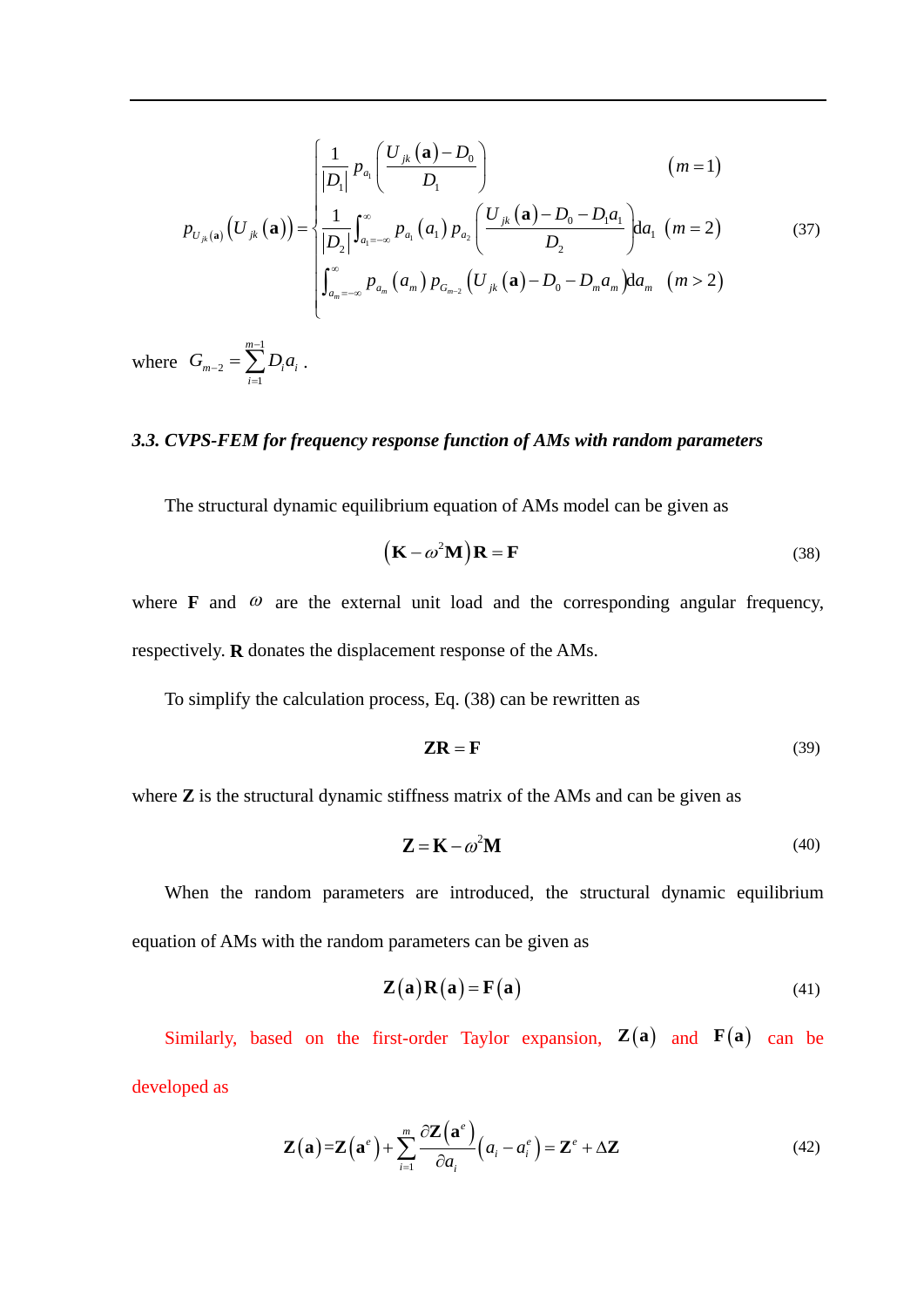$$
\mathbf{F}(\mathbf{a}) = \mathbf{F}(\mathbf{a}^e) + \sum_{i=1}^{m} \frac{\partial \mathbf{F}(\mathbf{a}^e)}{\partial a_i} (a_i - a_i^e) = \mathbf{F}^e + \Delta \mathbf{F}
$$
(43)

where  $\mathbf{Z}^e$  and  $\Delta \mathbf{Z}$  are the mean value and deviation value of  $\mathbf{Z}(\mathbf{a})$ ,  $\mathbf{F}^e$  and  $\Delta \mathbf{F}$  are the mean value and deviation value of  $F(a)$ .

The first-order perturbation of Eq. (41) can be given as

$$
(\mathbf{Z}^e + \Delta \mathbf{Z})(\mathbf{R}^e + \Delta \mathbf{R}) = (\mathbf{F}^e + \Delta \mathbf{F})
$$
\n(44)

Neglecting the high-order terms,  $\Delta \mathbf{R}$  can be computed as [\[43\]](#page-39-6)

$$
\Delta \mathbf{R} = (\mathbf{Z}^e)^{-1} (\Delta \mathbf{F} - \Delta \mathbf{Z} \mathbf{R}^e)
$$
 (45)

Therefore, 
$$
\mathbf{R}(\mathbf{a})
$$
 can be expressed as  
\n
$$
\mathbf{R}(\mathbf{a}) = \mathbf{R}^e + \Delta \mathbf{R} = \mathbf{R}^e + \sum_{i=1}^m (\mathbf{Z}^e)^{-1} \left( \frac{\partial \mathbf{F}^e}{\partial a_i} - \frac{\partial \mathbf{Z}^e}{\partial a_i} \mathbf{R}^e \right) \left( a_i - a_i^e \right)
$$
\n(46)

Eq. (46) can be rewritten as

$$
\mathbf{R}(\mathbf{a}) = \mathbf{H}_0 + \sum_{i=1}^{m} \mathbf{H}_i a_i
$$
 (47)

where

$$
\mathbf{H} = \mathbf{R}^{e} - \sum_{i=1}^{m} (\mathbf{Z}^{e})^{-1} \left( \frac{\partial \mathbf{F}^{e}}{\partial a_{i}} - \frac{\partial \mathbf{Z}^{e}}{\partial a_{i}} \mathbf{R}^{e} \right) a_{i}^{e}
$$
\n
$$
\mathbf{H}_{i} = (\mathbf{Z}^{e})^{-1} \left( \frac{\partial \mathbf{F}^{e}}{\partial a_{i}} - \frac{\partial \mathbf{Z}^{e}}{\partial a_{i}} \mathbf{R}^{e} \right)
$$
\n(48)

The random displacement response  $R(a)$  can be given in another more apparent vector forms as

orms as  
\n
$$
\mathbf{R}(\mathbf{a}) = \begin{cases}\nR_1(\mathbf{a}) \\
M \\
R_k(\mathbf{a}) \\
M \\
R_n(\mathbf{a})\n\end{cases}; \mathbf{H}_0 = \begin{cases}\nH_{0,1} \\
M \\
H_{0,k} \\
M \\
H_{0,n}\n\end{cases}; \mathbf{H}_i = \begin{cases}\nH_{i,1} \\
M \\
H_{i,k} \\
M \\
H_{i,n}\n\end{cases} \qquad \mathbf{R}(\mathbf{a}) = \mathbf{H}_0 + \sum_{i=1}^m \mathbf{H}_i a_i
$$
\n(49)

The random displacement response  $R_k(\mathbf{a})$  of  $k^{\text{th}}$  degree can be expressed as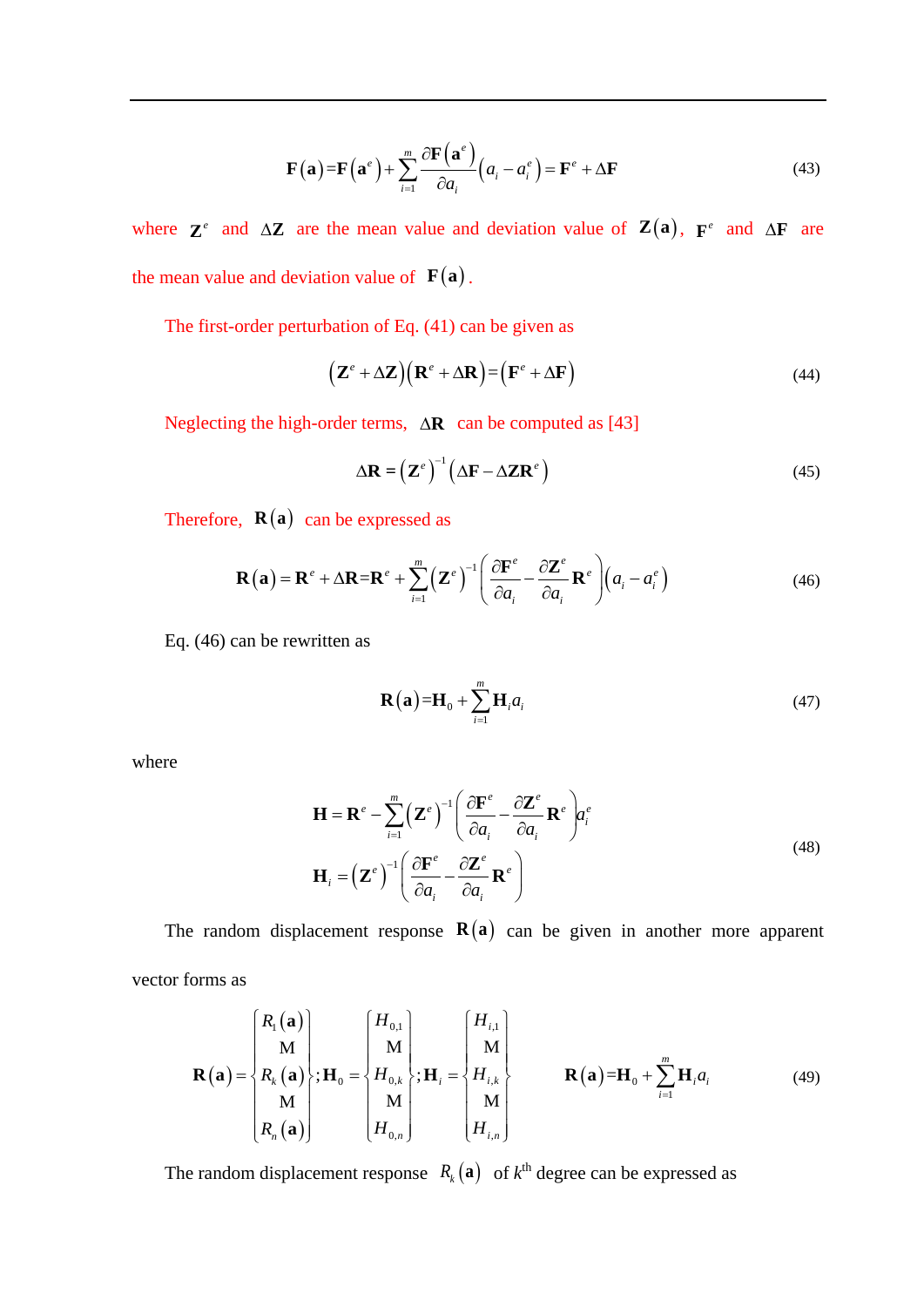$$
R_{k}(\mathbf{a}) = H_{0,k} + \sum_{i=1}^{m} H_{i,k} a_{i}
$$
 (50)

Similarly, by using the change-of-variable technique mentioned in Section 2, the

probability density function of the random displacement response 
$$
R_k(\mathbf{a})
$$
 can be given as  
\n
$$
p_{R_k(\mathbf{a})}(R_k(\mathbf{a})) = \begin{cases}\n\frac{1}{|H_1|} p_{a_1} \left( \frac{R_k(\mathbf{a}) - H_0}{H_1} \right) & (m = 1) \\
\frac{1}{|H_2|} \int_{a_1 = -\infty}^{\infty} p_{a_1}(a_1) p_{a_2} \left( \frac{R_k(\mathbf{a}) - H_0 - H_1 a_1}{H_2} \right) da_1 \ (m = 2) \\
\int_{a_m = -\infty}^{\infty} p_{a_m}(a_m) p_{s_{m-2}}(R_k(\mathbf{a}) - H_0 - H_m a_m) da_m \ (m > 2)\n\end{cases}
$$
\n(51)

where 1 2 1 *m*  $_{m-2}$  -  $\sum$   $\frac{1}{i}$   $\mu$ <sub>i</sub> *i*  $S_{m-2} = \sum H_i a_i$ - $\overline{a}$  $=\sum_{i=1} H_i a_i$ .

### **4. Numerical examples**

In this section, three numerical examples are employed to illustrate the effectiveness of the formulated CVPS-FEM model. The probability distributions of band structures, mode shapes, and frequency responses for three different types stochastic AMs are predicted in these numerical examples. Furthermore, the accuracy of the results obtained by CVPS-FEM is verified by MCM. The material properties for the random structure in this paper are given as follows:

#### **Table 1**

Random material properties for AMs in numerical examples. (Young's modulus  $E$ , Poisson's ratio  $V$ , density  $\rho$ )

| Material | Random variable | Distribution type       | Parameters of random variable |                             |
|----------|-----------------|-------------------------|-------------------------------|-----------------------------|
| Lead     | $E$ (Pa)        | Gaussian distribution   | $\mu_{LE} = 40.8 \times e9$   | $\sigma_{LE} = 8 \times e8$ |
|          |                 | Log-normal distribution | $\mu_{l,v} = -0.9948$         | $\sigma_{l\nu} = 0.0329$    |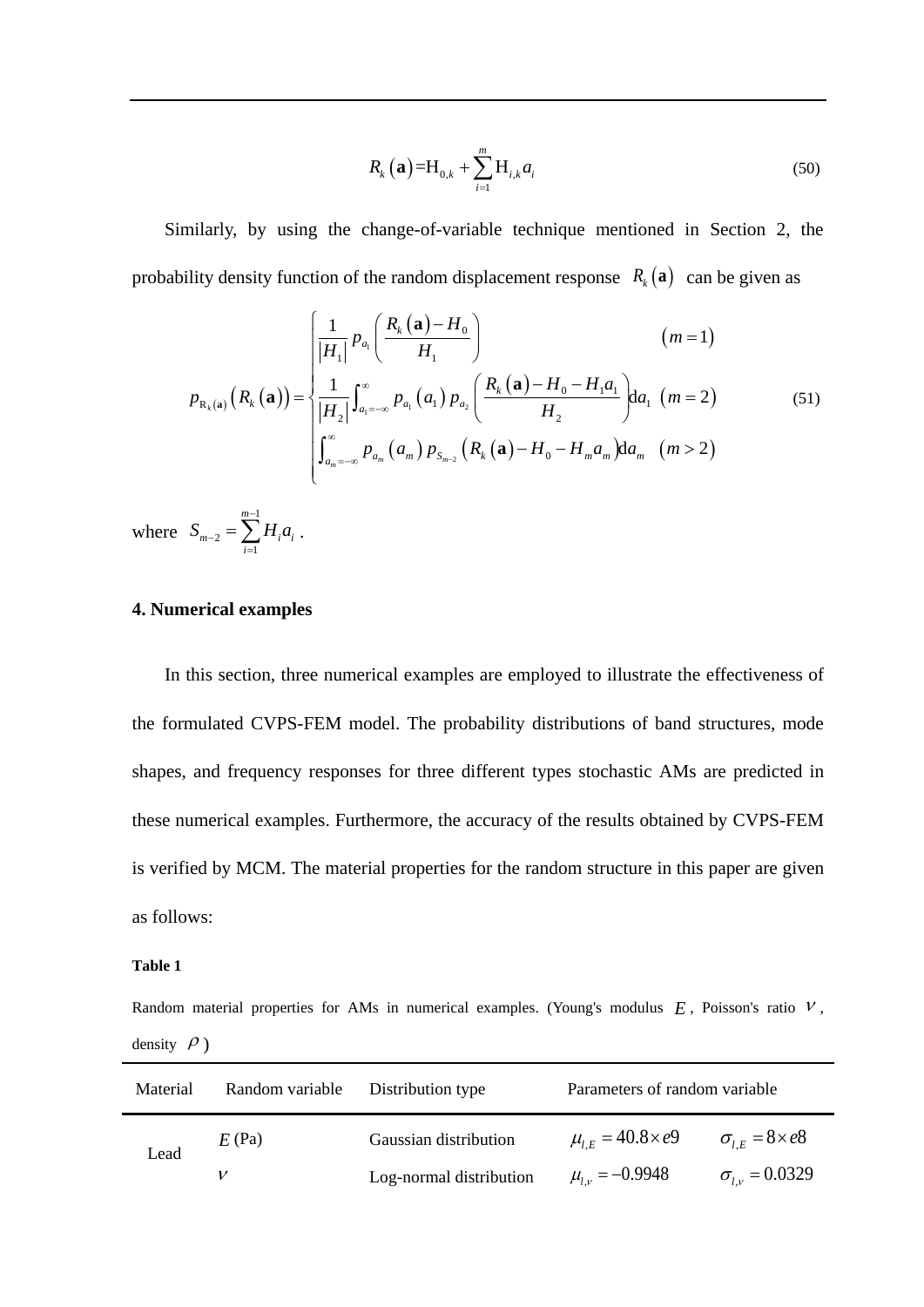|        | $\rho$ (kg/m <sup>3</sup> ) | Gaussian distribution   | $\mu_{l,\rho} = 11600$         | $\sigma_{l,o} = 150$         |
|--------|-----------------------------|-------------------------|--------------------------------|------------------------------|
| Epoxy  | $E$ (Pa)                    | Gaussian distribution   | $\mu_{e,E} = 3.6 \times e^{9}$ | $\sigma_{e,E} = 8 \times e7$ |
|        | $\mathcal V$                | Log-normal distribution | $\mu_{e,v} = -0.9947$          | $\sigma_{e,v} = 0.0285$      |
|        | $\rho$ (kg/m <sup>3</sup> ) | Gaussian distribution   | $\mu_{e,o} = 1180$             | $\sigma_{e,\rho} = 20$       |
| Rubber | $E$ (Pa)                    | Gaussian distribution   | $\mu_{rE} = 11.75 \times e4$   | $\sigma_{rE} = 3 \times e3$  |
|        | $\mathcal V$                | Log-normal distribution | $\mu_{r,v} = -0.7572$          | $\sigma_{r} = 0.0046$        |
|        | $\rho$ (kg/m <sup>3</sup> ) | Gaussian distribution   | $\mu_{r,\rho} = 1300$          | $\sigma_{r,\rho} = 22$       |

### *4.1. Binary AMs with hexagon lattice*

Consider uncertain prediction of the physical response for a Bragg-type AMs with hexagon lattice as shown in Fig. 2(a), and the microstructure is made of epoxy with periodical circular-shaped lead inclusions. In this numerical example, the structure parameters are given as follows: lattice constant  $a=0.086603m$ , radius of lead columns *r*=0.03m, length side of the hexagon unit cell *l*=0.05m, and the material properties of epoxy and lead are defined as random parameters as presented in Table 1. To obtain the frequency response function of AMs, a simplified AMs model composed of several unit cells is proposed as shown in Fig. 2(b). In this frequency response model, it can be seen that the unit forced displacement is applied to the lower side boundary in *y* direction and the response is obtained at the center of the upper side boundary.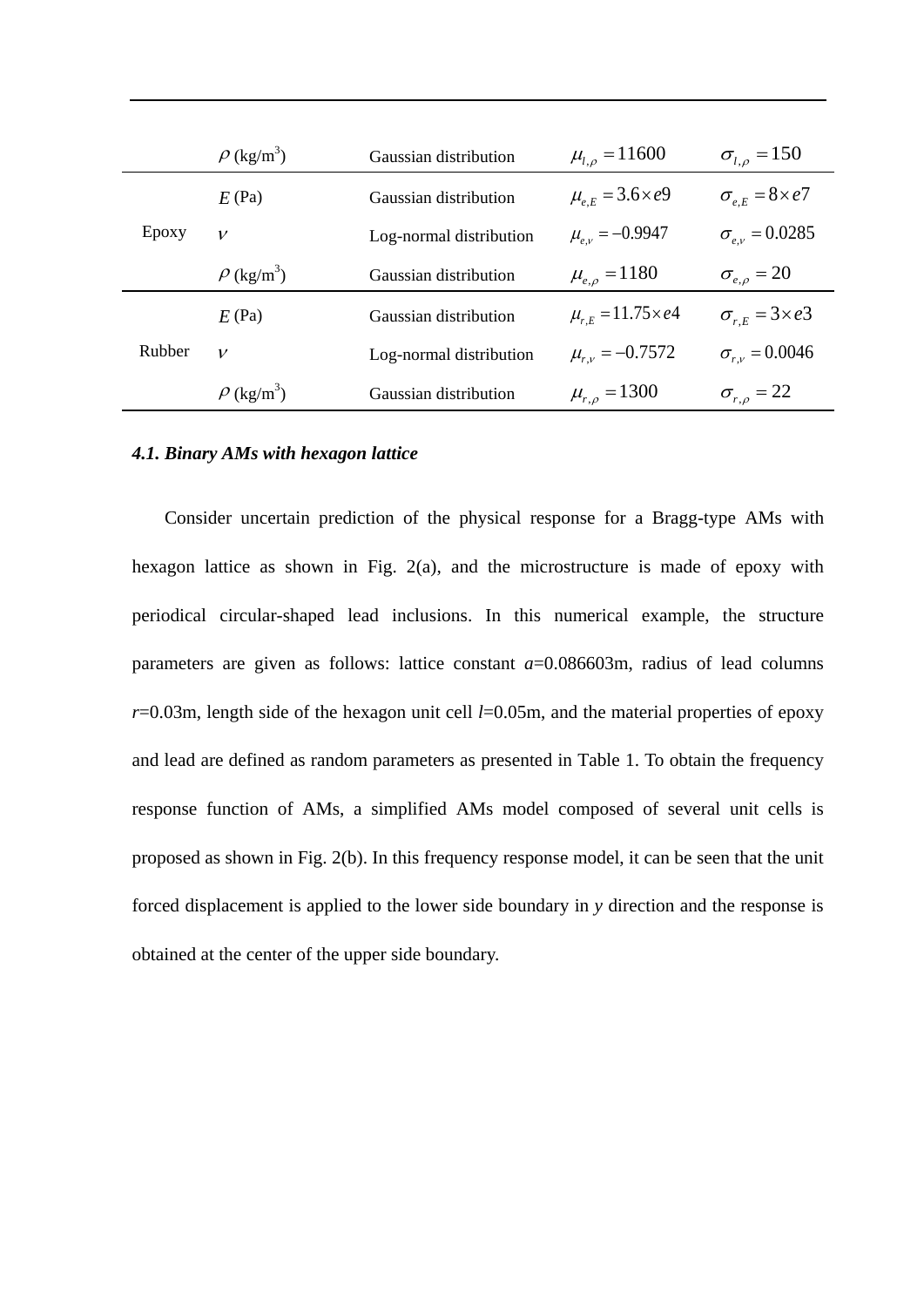

**Fig. 2.** Sketch of a cross-section of AMs with a hexagon lattice of inclusions with a circular cross-section. (a) The unit cell of AMs and (b) the frequency response calculation model of AMs.

In Fig. 3, the band structure and frequency response function of AMs with mean properties are firstly calculated. As expected, the amplitude of frequency response is sharply dropped at the frequency range where the band gap exists.



**Fig. 3.** The band structure and frequency response function of AMs with mean properties. (a) The band structure and (b) the frequency response function.

In this example, the Young's modulus  $E$ , Poisson's ratio  $V$  and density  $\rho$  of epoxy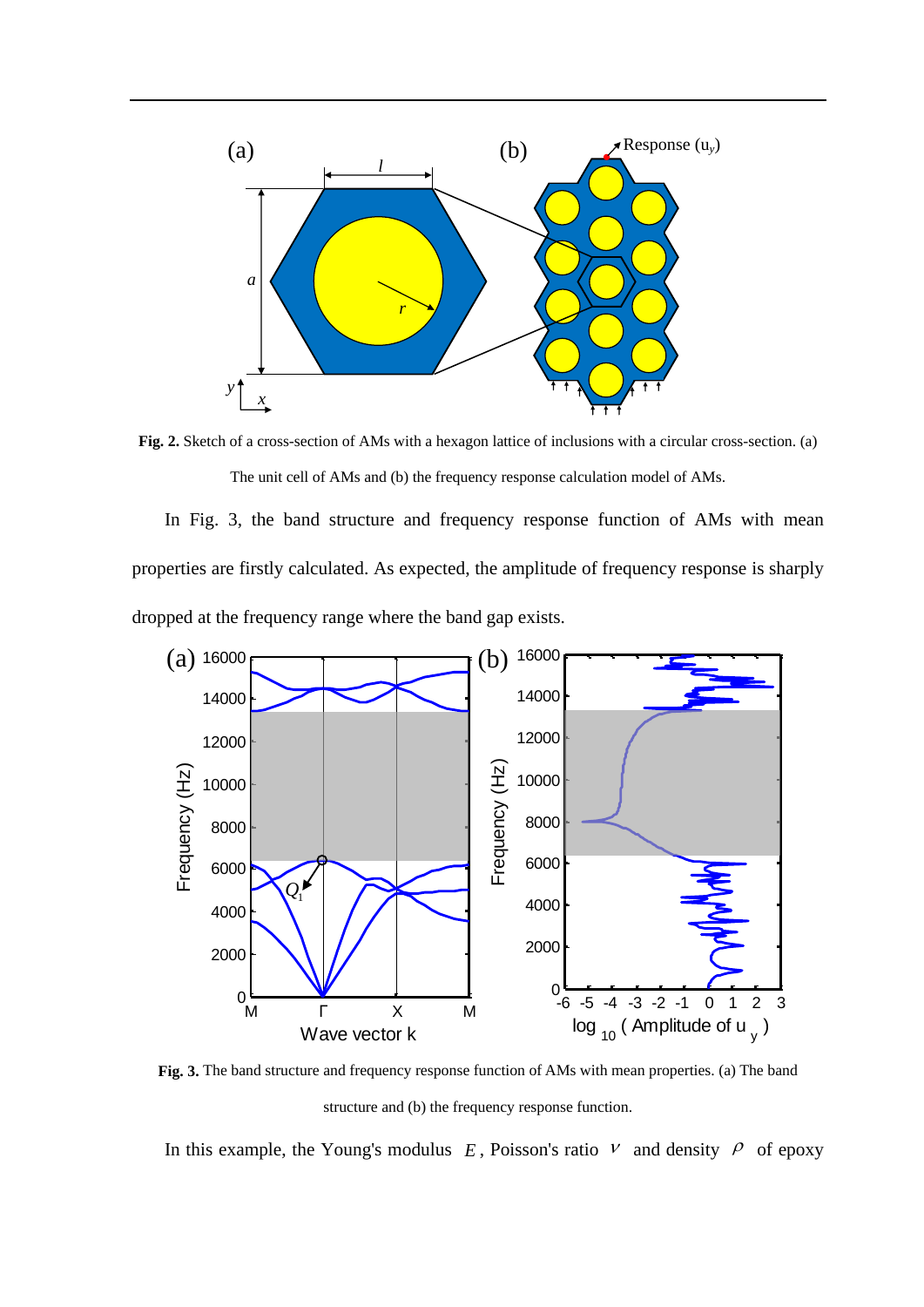and lead are assumed to be random variables, and the parameters of these random variables are given in Table 1. In the following analysis, the uncertainty model based on CVPS-FEM is used to predict the probability density functions of band structure, mode shape and frequency response of the Bragg-type AMs with random parameters.

In the uncertain analysis of the band structure of AMs, the uncertain band gap is most concerned. The probability density function of the 3<sup>rd</sup> natural frequency along  $\Gamma$  direction (point  $Q_1$  (lower boundary of the band gap) in Fig. 3(a)) of the stochastic AMs is calculated by CVPS-FEM, and it is shown in Fig. 4. To validate the accuracy of CVPS-FEM for the prediction of random band structure, the results obtained by MCM with 100000 samples are also given in Fig. 4. It can be seen from Fig. 4 that the probability density function calculated by CVPS-FEM matches the referenced results of MCM perfectly. Thus, it can be concluded that the proposed CVPS-FEM is very accurate to predict the physical response of AMs with random variables. Furthermore, it can be seen from Fig. 4 that the frequency value of point  $Q_1$  of band structure has a large variation when the random parameters are introduced. Therefore, it is necessary to develop an accurate and fast model to predict the uncertain response of AMs. Similarly, the probability density function can also be obtained by CVPS-FEM for other random natural frequencies in the given directions.

In order to study the accuracy of CVPS-FEM for the random parameters with bigger variances, the Young's modulus and density with two times and three times standard deviation are applied, and the results of the probability density function of the  $3<sup>rd</sup>$  natural frequency along Γ direction are given in Fig 5. It can be observed clearly from Fig. 5 that the difference between CVPS-FEM and MCM results becomes larger when the bigger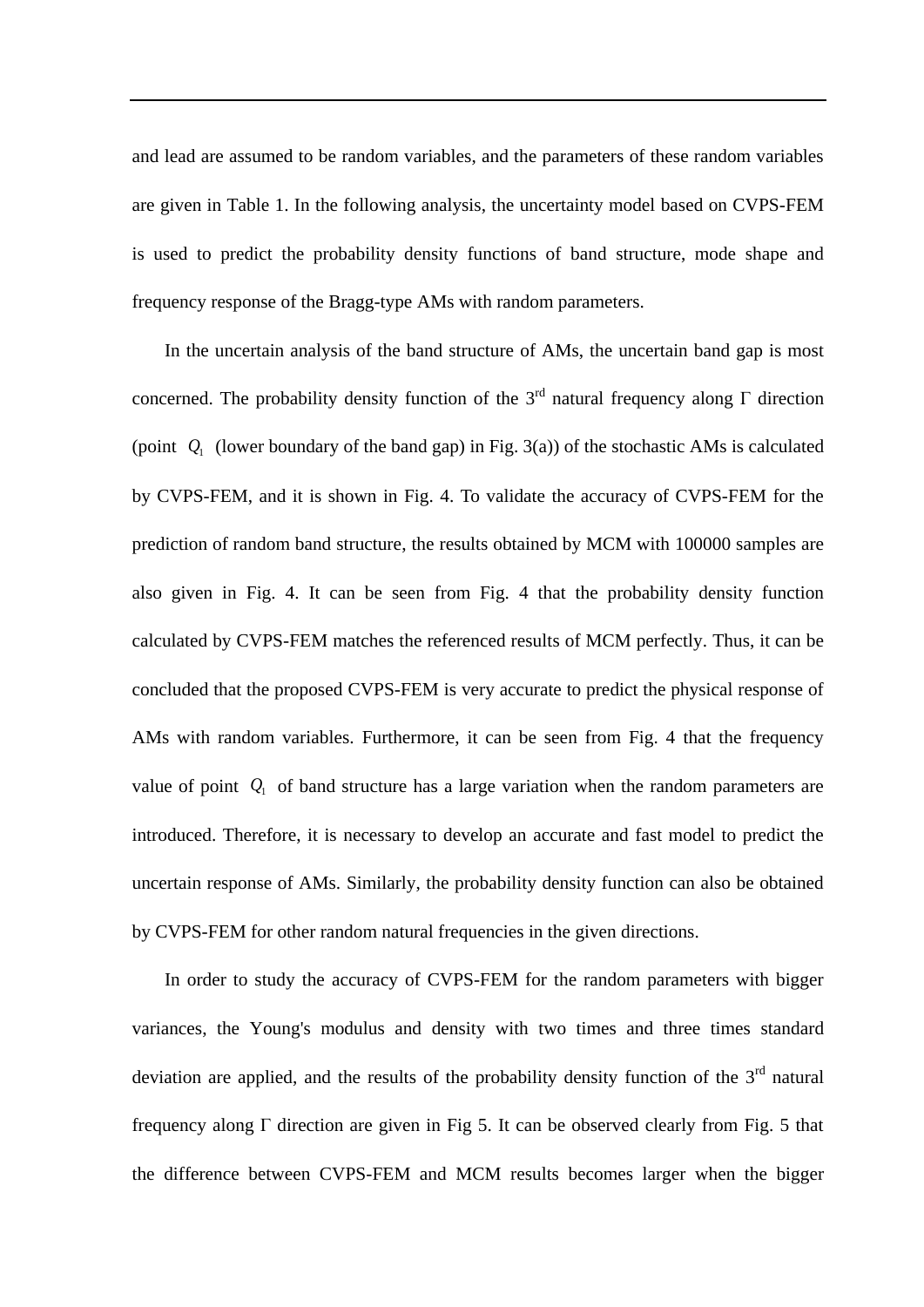variance of the random parameters exist, which indicates that the formulated CVPS-FEM model of AMs is more suitable for small variance of random problems. The large variance of random parameters in the AMs can be considered as our future work.



**Fig. 4.** The probability density function of the 3<sup>rd</sup> natural frequency along  $\Gamma$  direction ( $Q_1$ ) of AMs with

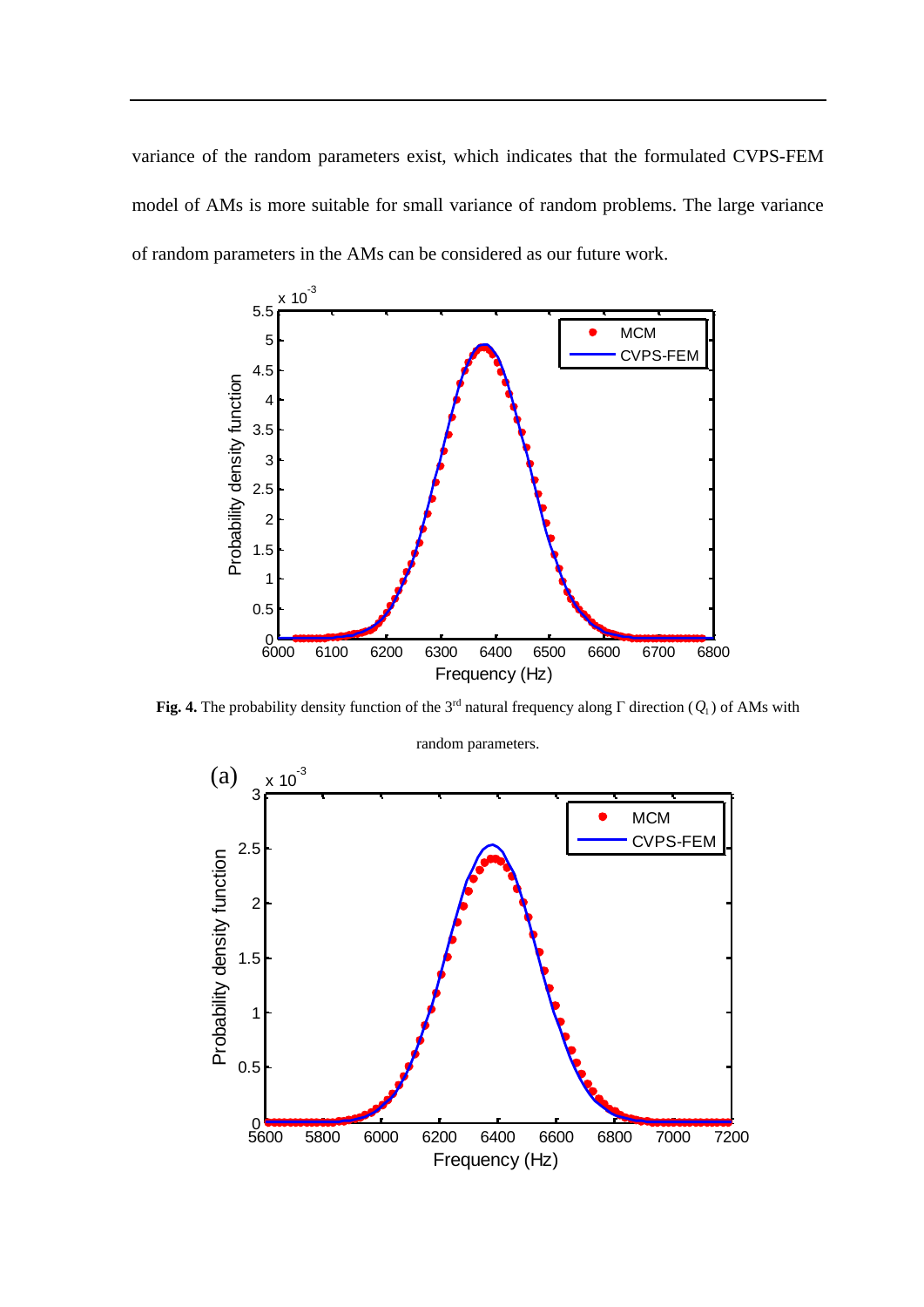

**Fig. 5.** The probability density function of the 3rd natural frequency along Γ direction ( *Q*1 ) of AMs with random parameters. (a)  $\sigma_{l,E_2} = 2\sigma_{l,E}$ ,  $\sigma_{l,\rho_2} = 2\sigma_{l,\rho}$ ,  $\sigma_{e,E_2} = 2\sigma_{e,E}$ ,  $\sigma_{e,\rho_2} = 2\sigma_{e,\rho}$ ; and (b)  $\sigma_{l,E_3} = 3\sigma_{l,E}$ ,  $\sigma_{l,\rho_{3}} = 3\sigma_{l,\rho}, \ \ \sigma_{e,E_{3}} = 3\sigma_{e,E}, \ \ \sigma_{e,\rho_{3}} = 3\sigma_{e,\rho}.$ 

Next, the 3<sup>rd</sup> mode shape along  $\Gamma$  direction of the AMs unit cell with mean properties is analyzed as plotted in Fig. 6. Considering the uncertainty of the material properties, the probability density functions of the random normalized *x*-displacement and *y*-displacement of node  $N_1$  in the 3rd mode shape are calculated by CVPS-FEM and MCM as shown in Fig. 7. It is clearly seen that the probability density varies with the normalized nodal displacements in *x* and *y* direction when the random parameters are introduced. It can also be observed that the uncertain results from CVPS-FEM are very reliable compared with the results obtained from MCM. Using the same approach, the probability density functions of the normalized nodal displacements in mode shape can also be predicted by CVPS-FEM for other specific locations of AMs with random parameters.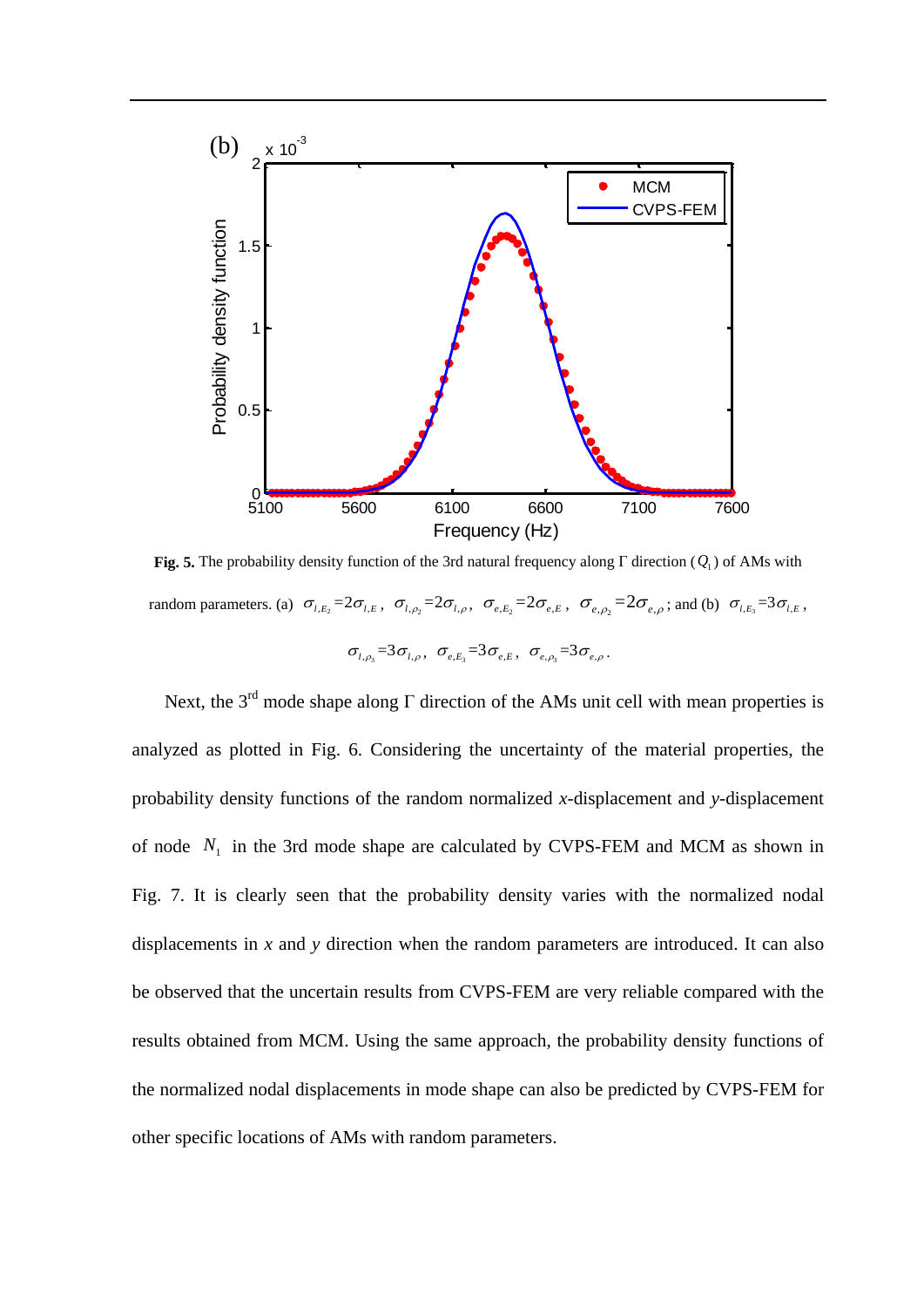

**Fig. 6.** The 3rd mode shape along Γ direction of AMs unit cell with mean properties.

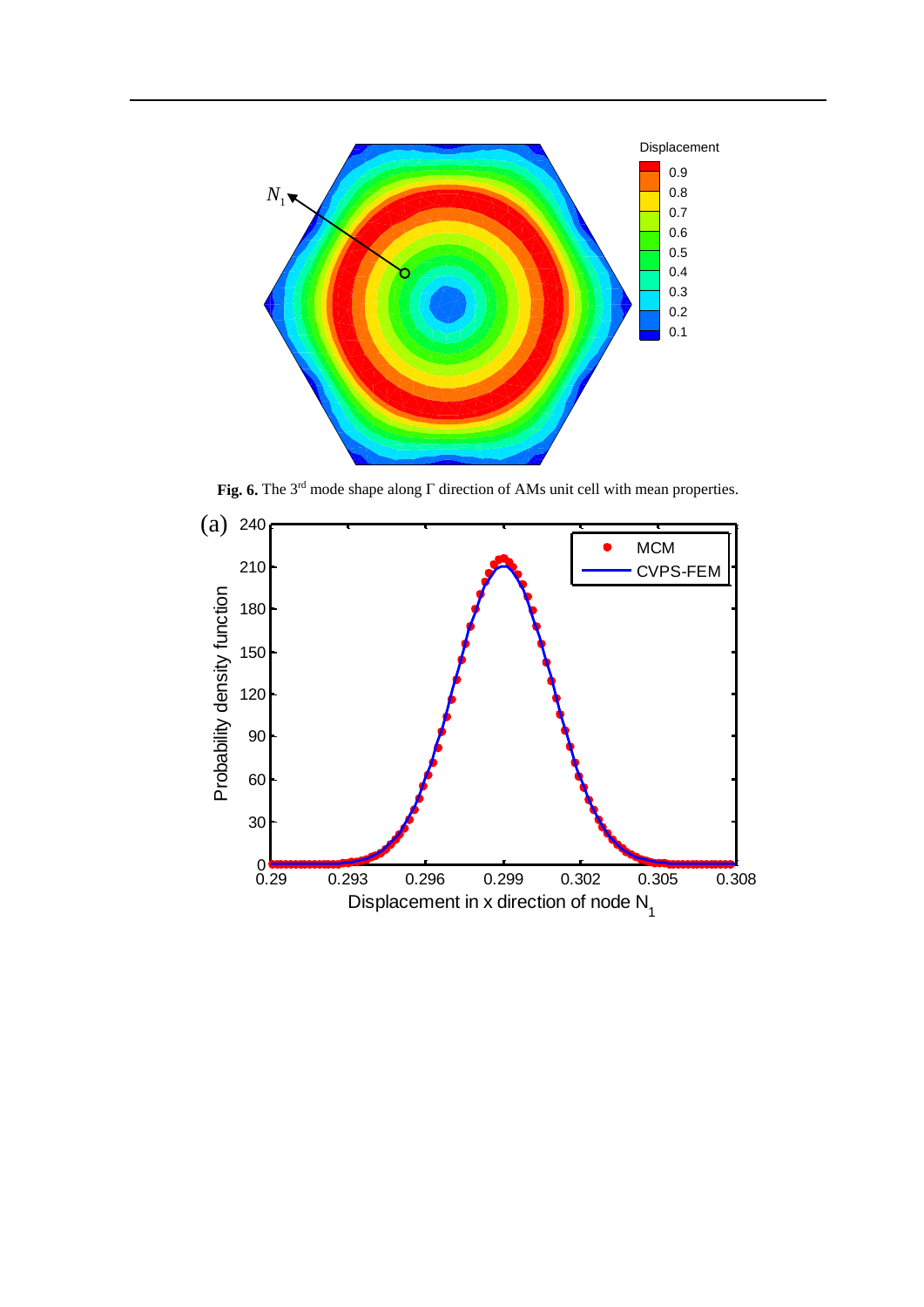

Fig. 7. The probability density function of the normalized nodal displacements in x and y direction of node N<sub>1</sub> of the 3rd mode shape along Γ direction of AMs unit cell with random parameters. (a) The normalized nodal displacement in *x* direction and (b) the normalized nodal displacement in *y* direction.

Figure 8 illustrates the probability density function of the frequency response using CVPS-FEM and MCM models at 200Hz. The numerical solutions of the probability density function obtained from CVPS-FEM and MCM models are almost identical. It is obviously noticed that the 95% confidence interval for the response amplitudes is about 1.073 to 1.083.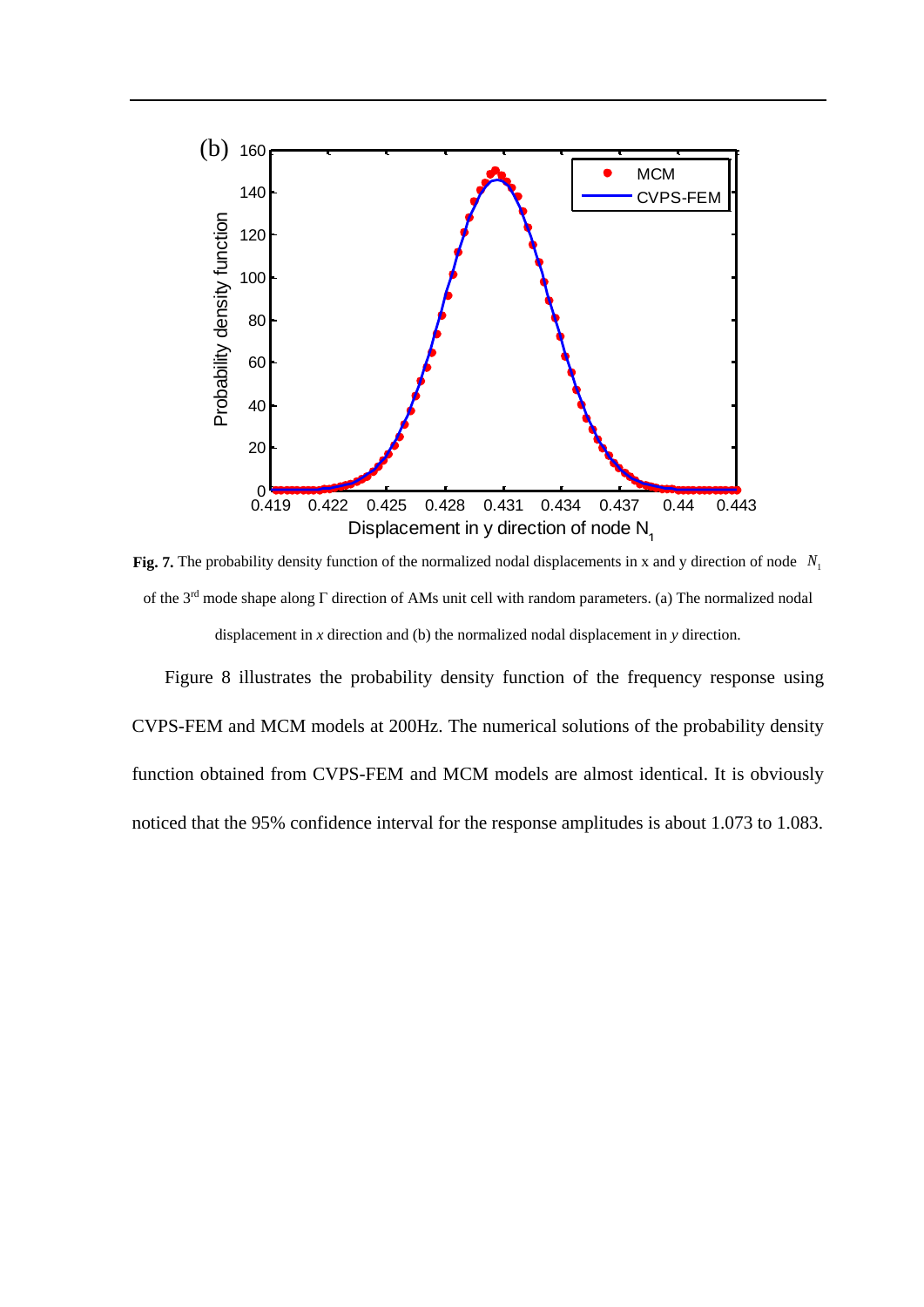

**Fig. 8.** The probability density function of the frequency response at 200Hz of AMs with random parameters.

#### *4.2. Ternary LRAMs with square lattice*

A ternary LRAMs with lattice constant *a*=0.02 m shown in Fig. 9(a) is investigated in this example, and the structure is made up of epoxy with lead cylinders of radius  $R_{\text{in}} = 0.006 \text{m}$  coated with rubber, the external radius of rubber cylinders is  $R_{\text{ex}} = 0.008 \text{m}$ . The material properties for lead, rubber and epoxy are defined as random parameters, which are given in Table 1. As shown in Fig. 9(b),  $5 \times 5$  unit cells of LRAMs are constructed to calculate the frequency response function. Similarly, the unit forced displacement is applied to the lower side boundary of the model in *y* direction and the frequency response is obtained at the center of its upper side boundary.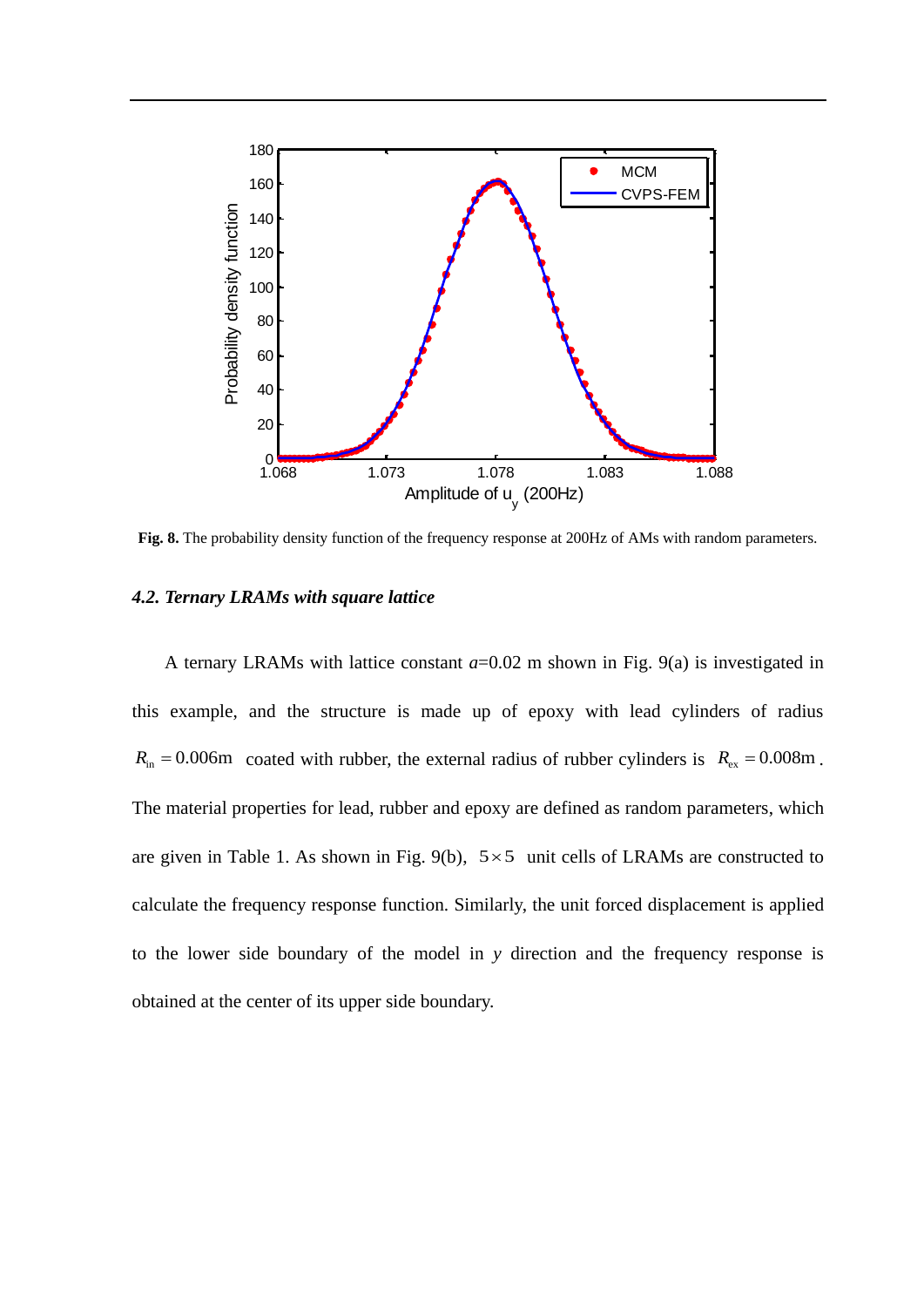![](_page_24_Figure_0.jpeg)

**Fig. 9.** Sketch of a cross-section of LRAMs with a square lattice of inclusions with a circular cross-section. (a) The unit cell of LRAMs and (b) the frequency response calculation model of LRAMs.

First, the band structure and frequency function of LRAMs with mean properties are plotted in Fig. 10. As expected, it can be observed clearly from Fig. 10 that the amplitude of frequency response drops sharply when the band gaps exist, which indicates that LRAMs can reduce the vibration effectively.

![](_page_24_Figure_3.jpeg)

Fig. 10. The band structure and frequency response function of LRAMs with mean properties. (a) The band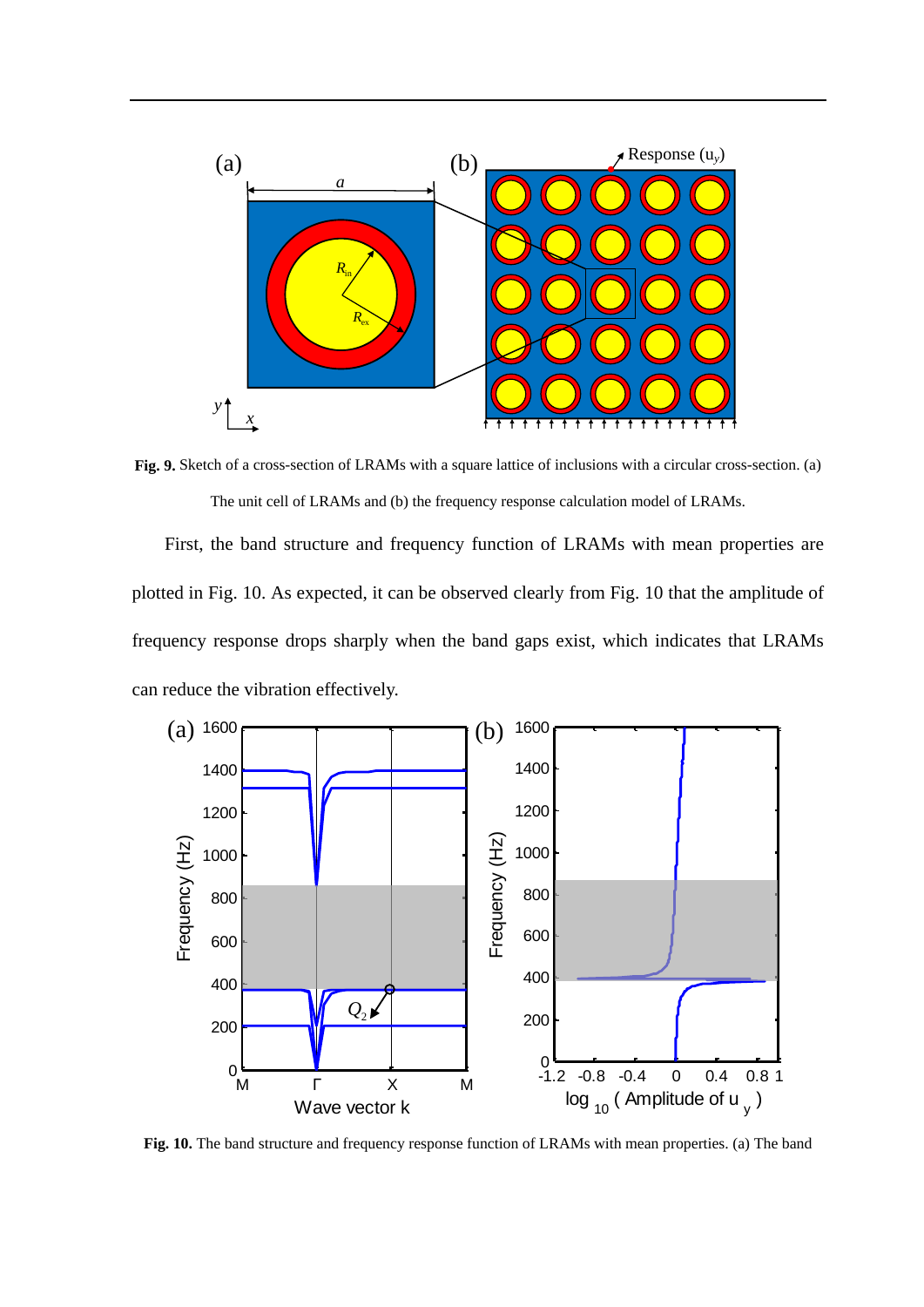structure and (b) the frequency response function.

Then, consider the random uncertainty of material parameters of epoxy, rubber and lead, the uncertainty model based on CVPS-FEM is used to predict the probability density functions of the uncertain physical responses of LRAMs, and these random material parameters are listed in Table 1.

Figure 11 plots the probability density function of the random  $3<sup>rd</sup>$  natural frequency along X direction (point  $Q_2$  (lower boundary of the band gap) in Fig. 10(a)) of LRAMs with random material properties calculated by CVPS-FEM and MCM. And the probability density function of random natural frequency computed by CVPS-FEM is in perfect agreement with the result obtained by the MCM, which clearly validates that CVPS-FEM is an effective method to predict the random band structure of LRAMs with random parameters.

![](_page_25_Figure_3.jpeg)

**Fig. 11.** The probability density function of the 3<sup>rd</sup> natural frequency along X direction  $(Q_2)$  of LRAMs with

random parameters.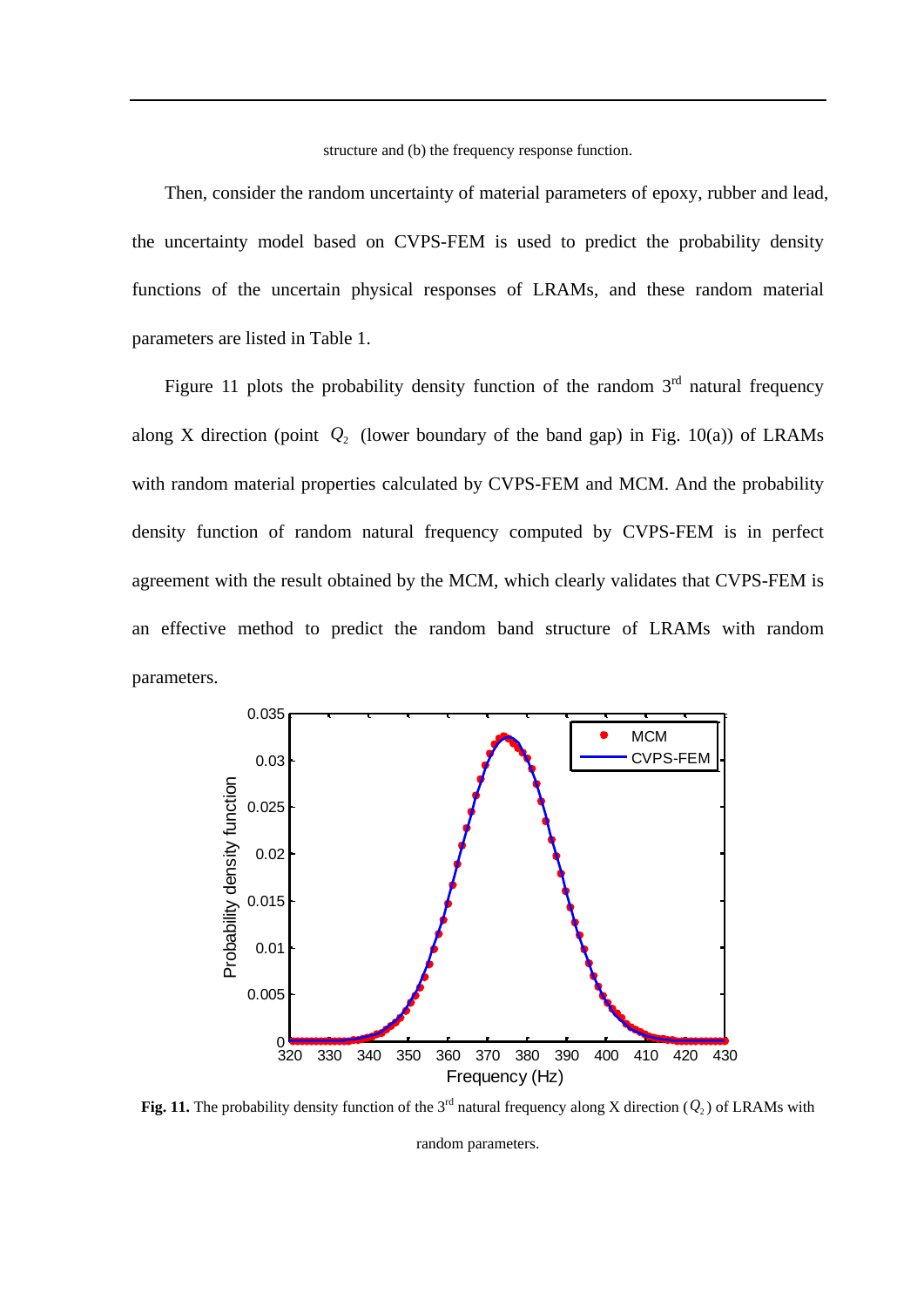Figure 12 shows the  $3<sup>rd</sup>$  mode shape along X direction of LRAMs unit cell with mean properties. The probability density functions of the normalized *x*-displacement and *y*-displacement of node  $N_2$  in the 3<sup>rd</sup> mode shape computed by CVPS-FEM and MCM with considering the random material properties are plotted in Fig. 13. It can be easily observed that an excellent agreement is given between the results obtained by CVPS-FEM and MCM. The robustness and accuracy of the proposed CVPS-FEM is proved clearly in dealing with ternary LRAMs with random variables.

![](_page_26_Figure_1.jpeg)

Fig. 12. The 3<sup>rd</sup> mode shape along X direction of LRAMs unit cell with mean properties.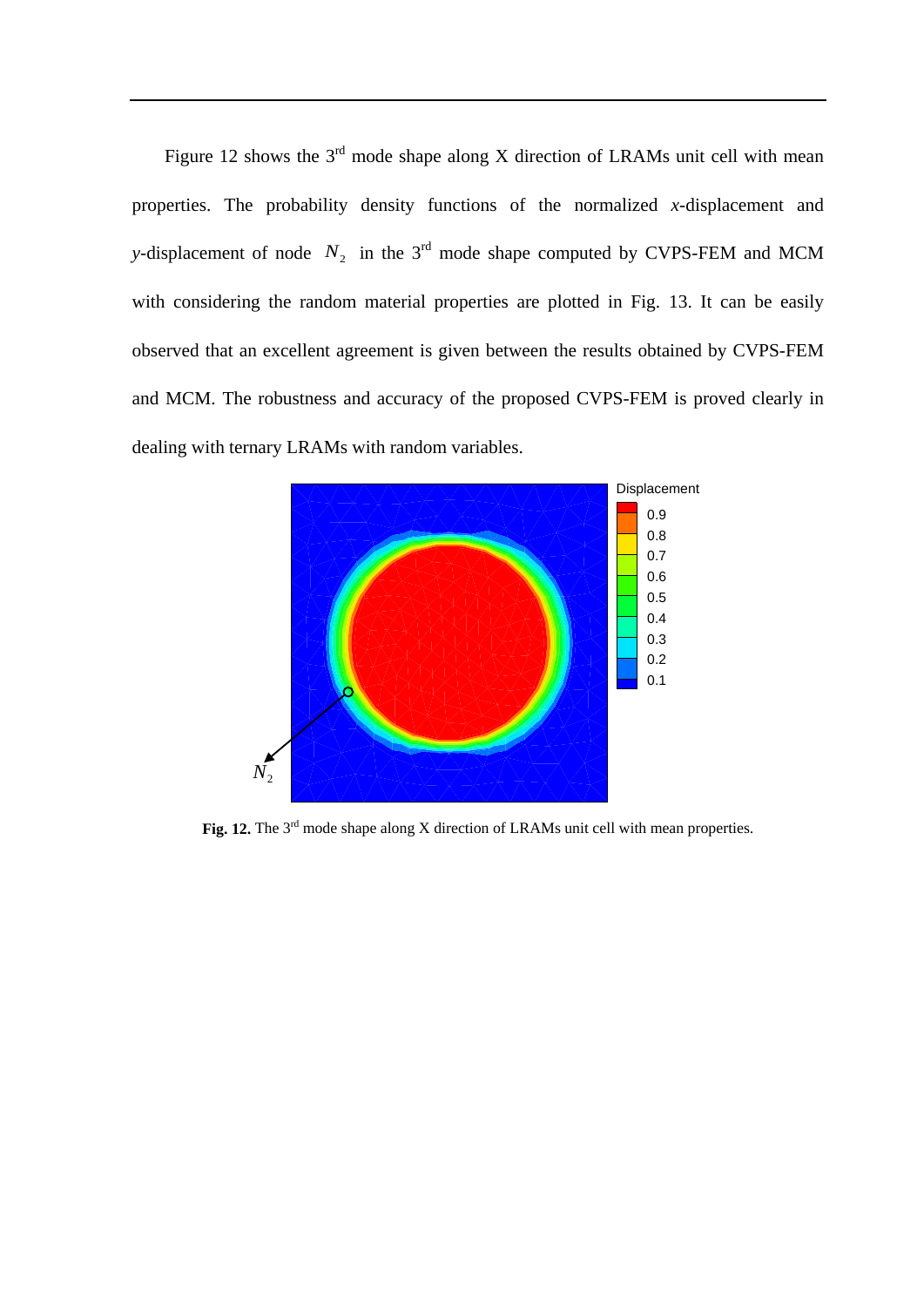![](_page_27_Figure_0.jpeg)

Fig. 13. The probability density function of the normalized nodal displacements in x and y direction of node  $N_2$  of the 3<sup>rd</sup> mode shape along X direction of LRAMs unit cell with random parameters. (a) The normalized nodal displacement in *x* direction and (b) the normalized nodal displacement in *y* direction.

The probability density functions of frequency response of the ternary LRAMs with random parameters at 200Hz from CVPS-FEM and MCM are shown in Fig. 14. Again, the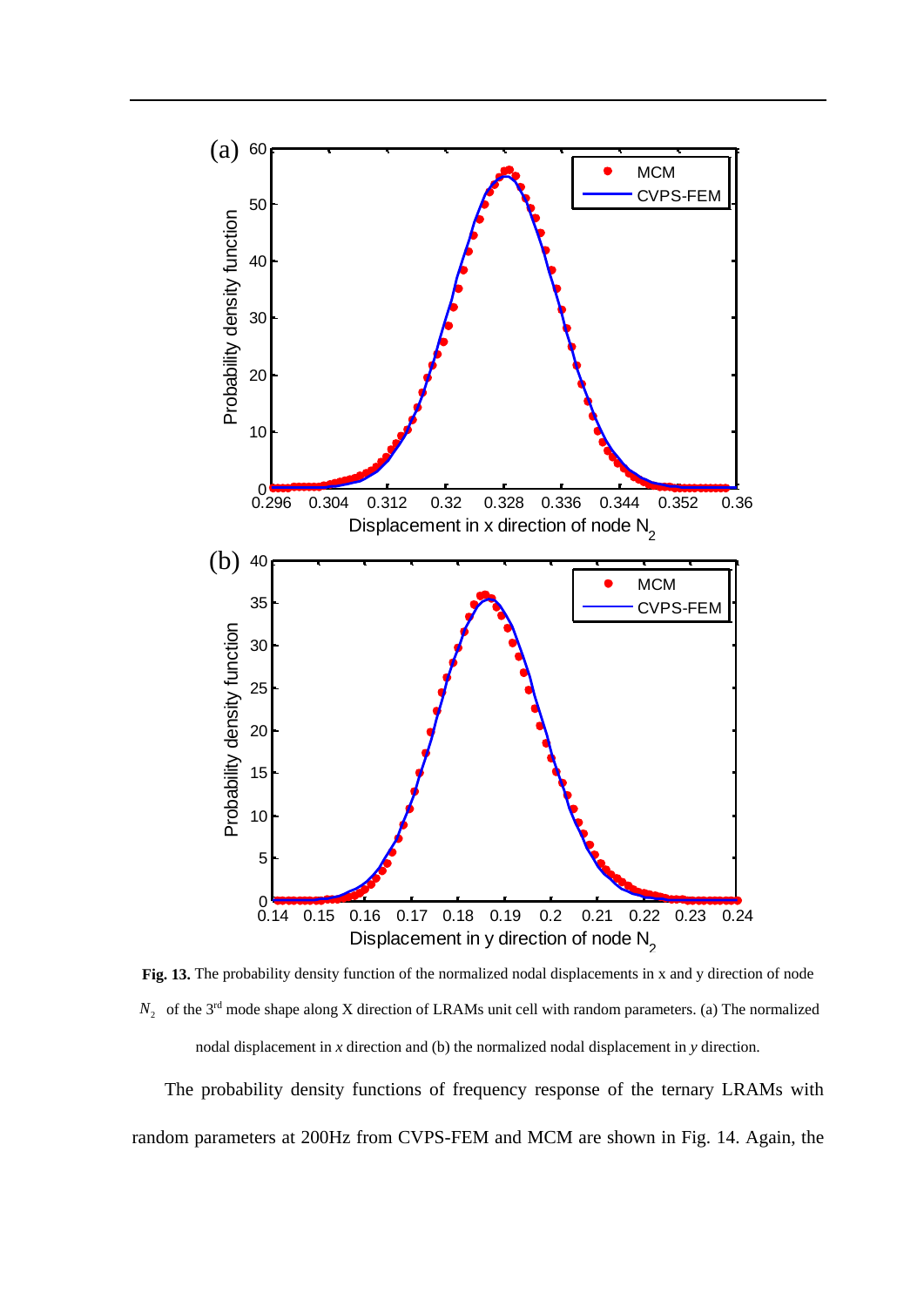numerical results for the probability density function of the frequency response using CVPS-FEM match the reference results obtained from MCM very well. It is obviously noticed that the 95% confidence interval for the response amplitudes is about 1.026 to 1.031.

![](_page_28_Figure_1.jpeg)

**Fig. 14.** The probability density function of the frequency response at 200Hz of LRAMs with random parameters.

### *4.3. Defects in AMs*

With the development of AMs, a new type AMs with considering defects has attracted great attention recently as it has great application prospect such as the waveguide field [\[46\]](#page-39-9). Unfortunately, due to the manufacturing error, the discrepancy between the design and actual manufacturing of AMs is unavoidable, which leads to the uncertainty of waveguide. Hence, it is of great significance to analyze this type AMs with considering the manufacturing error. As shown in Fig. 15(a), a  $5 \times 5$  super-cell AMs with point defect is proposed and investigated in this example. The square AMs structure is made up of epoxy with periodical square-shaped inclusions of lead columns. The lattice constant is  $a=0.5$  m,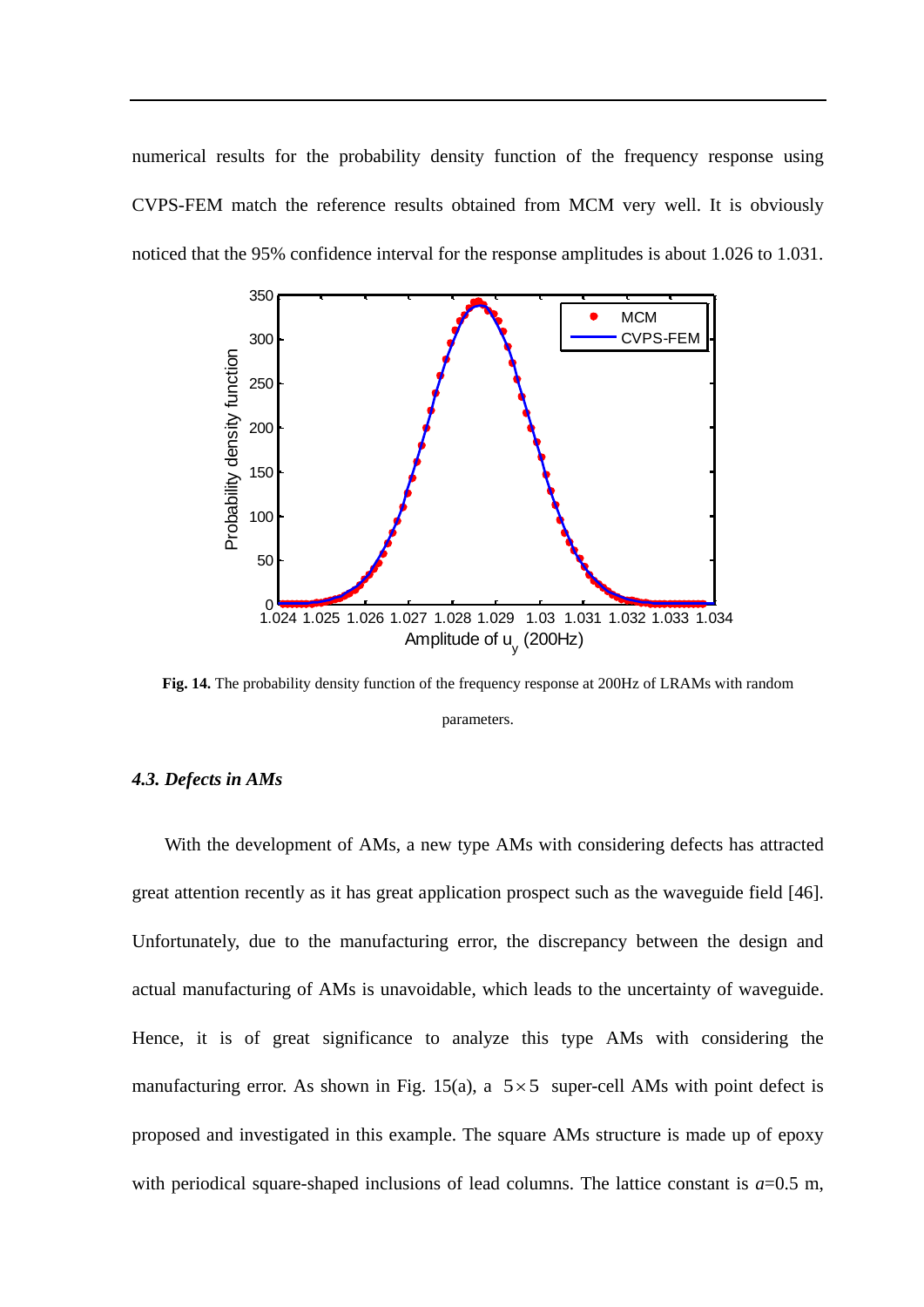and the side length of columns lead is  $b=0.06$  m.

Similarly, in order to calculate the frequency response, the unit forced displacement is applied to the lower side boundary of the  $5 \times 5$  super-cells in *y* direction and the frequency response is obtained at the center of its upper side boundary, which can be seen clearly in Fig. 15(b).

![](_page_29_Figure_2.jpeg)

Fig. 15. The  $5 \times 5$  super-cells and the response function calculation model of AMs with point defect. (a) The  $5 \times 5$  super-cells and (b) the response function calculation model.

The band structure and frequency response function of the AMs with mean properties are calculated as shown in Fig. 16. Similarly, it can be seen clearly from Fig. 16 that the vibration is reduced effectively at the frequencies where the band gaps exist. In addition, because of the existence of the point defect, the defective modes are unavoidable and the frequency responses increase at these frequencies where the defective modes exist. As shown in Fig 16(b), the frequency response increases obviously at the frequency range around 8000 Hz.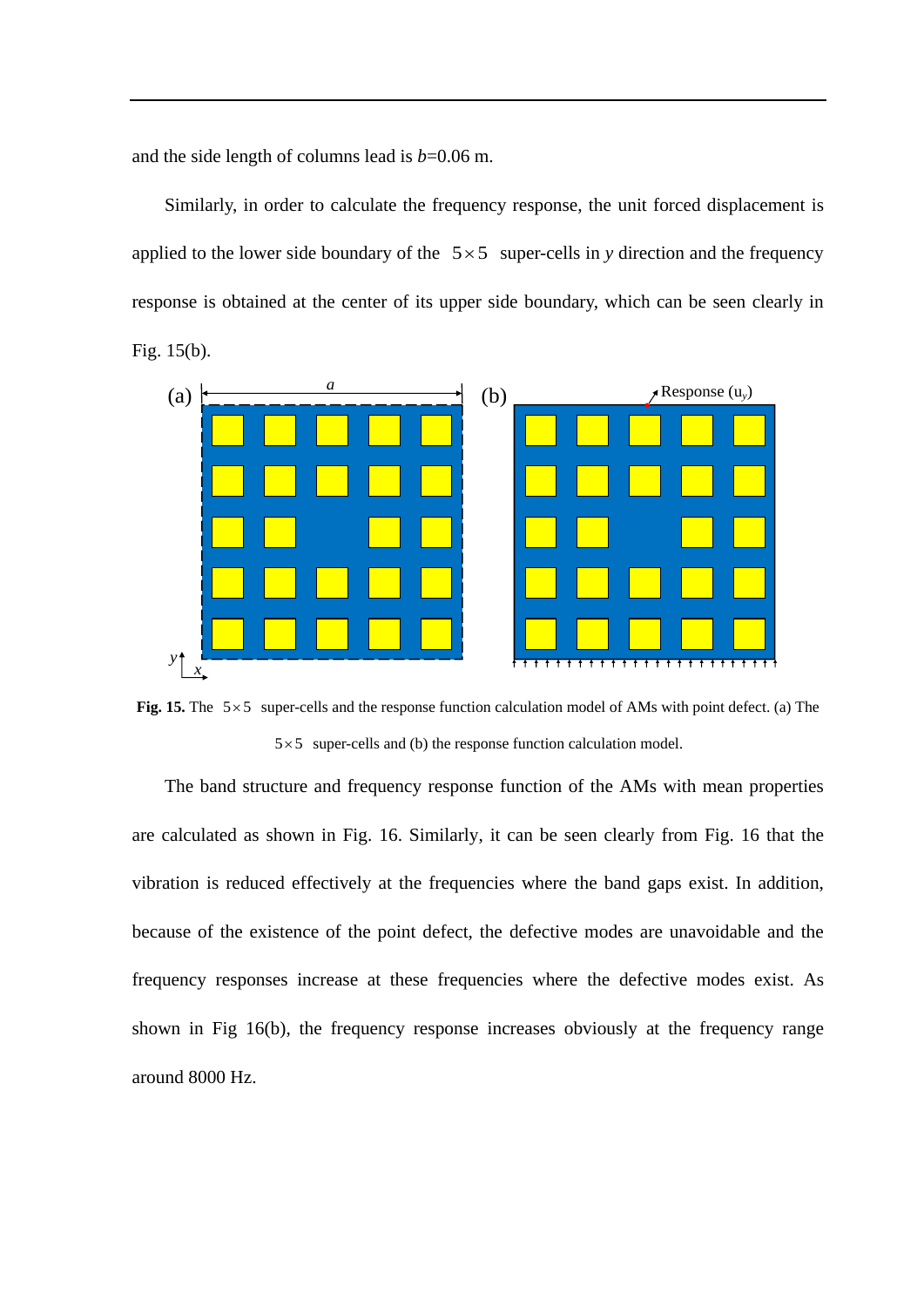![](_page_30_Figure_0.jpeg)

**Fig. 16.** The band structure and frequency response function of the defective AMs with mean properties. (a) The band structure and (b) the frequency response function.

Similarly, the material parameters of epoxy and lead are assumed to be random variables as listed in Table 1, and the uncertainty method based on CVPS-FEM is employed to predict the probability density functions of band structure, mode shape and frequency response function of stochastic defective AMs.

Without loss of generality, the uncertain natural frequency of the defective mode in the band structure is analyzed, and the probability density function of the random 75<sup>th</sup> natural frequency along M direction (point  $Q_3$  (corresponding to the defective mode) in Fig. 16(a)) of the AMs with random parameters obtained by CVPS-FEM and MCM is shown in Fig. 17. It can be seen from Fig. 17 that the results computed by CVPS-FEM are very close to the solutions obtained by MCM. It is observed from Fig. 17 that the variance for the natural frequencies is about 11400 by introducing the random parameters, and the 95% confidence interval for the natural frequencies is about 8180 to 8600, which leads to the incorrect design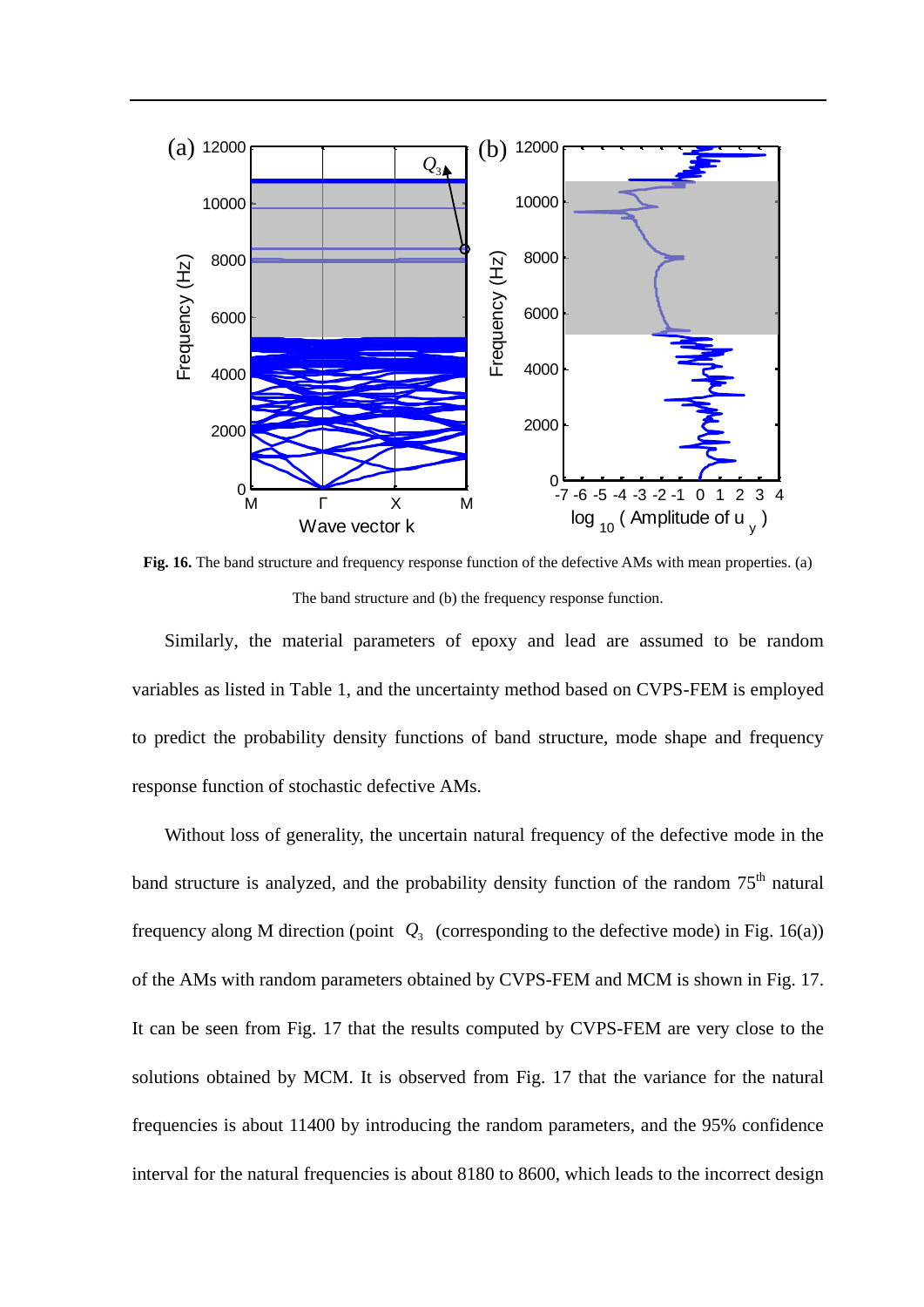and application of the AMs.

![](_page_31_Figure_1.jpeg)

**Fig. 17.** The probability density function of the 75<sup>th</sup> natural frequency along M direction  $(Q_3)$  of the defective AMs with random parameters.

The 75<sup>th</sup> mode shape along M direction of the defective AMs with mean properties is plotted in Fig. 18. Considering the random material properties, the probability density functions of the normalized x-displacement and y-displacement of node  $N_3$  in the 75<sup>th</sup> mode shape calculated by CVPS-FEM and MCM with are plotted in Fig. 19. It can be seen from Fig. 19 that the probability density function of the random normalized nodal displacement in *x* and *y* direction calculated by CVPS-FEM match the reference result perfectly, which indicates that the formulated CVPS-FEM is suitable to predict the mode shapes of the defective AMs with random parameters. It is also noticed that the 95% confidence interval for the normalized nodal displacements in x and y direction are about 0.204 to 0.22 and 0.686 to 0.713 by introducing the random parameters, respectively, which has a great effect on the reliability and robustness of the design of AMs.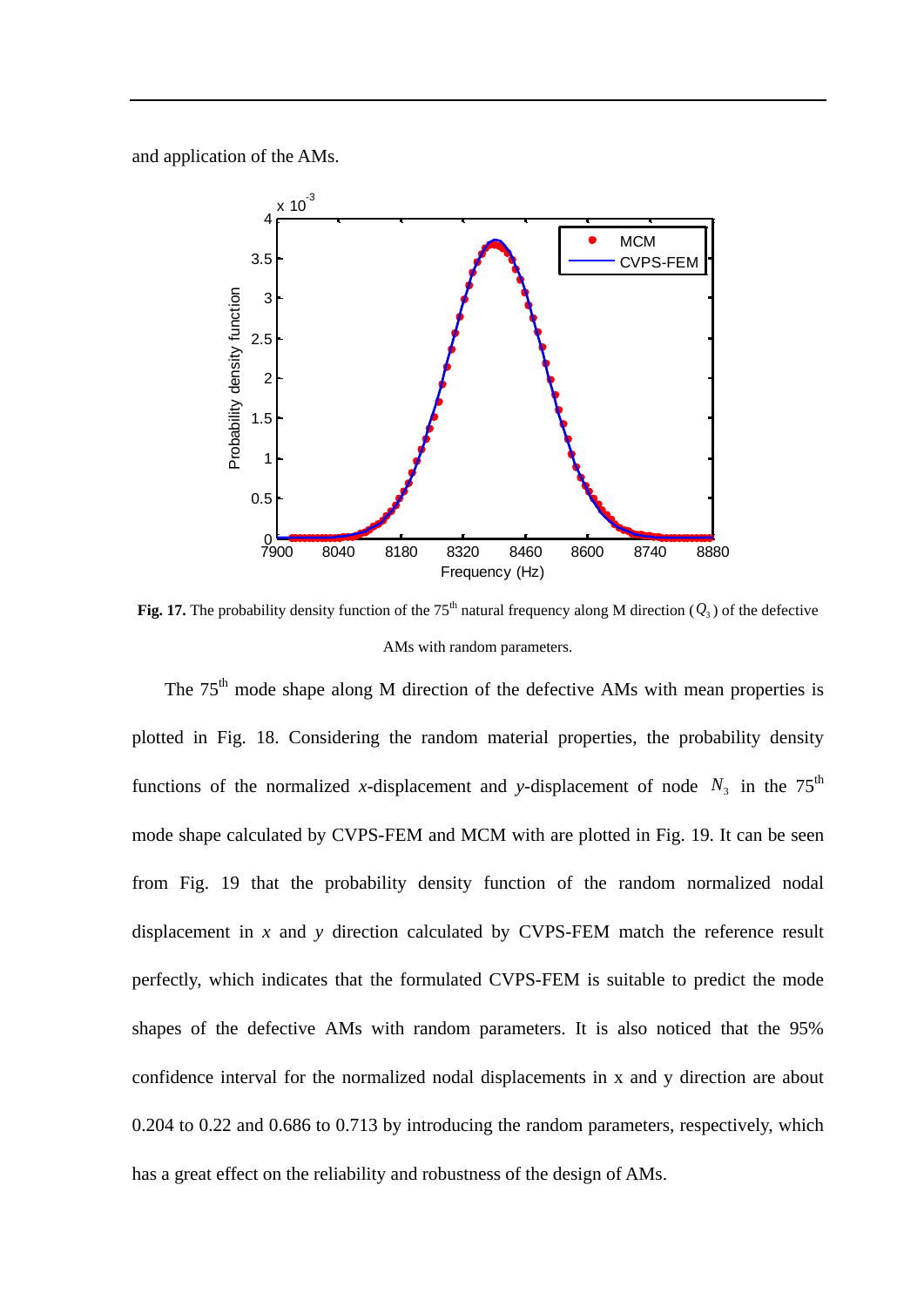![](_page_32_Figure_0.jpeg)

Fig. 18. The 75<sup>th</sup> mode shape along M direction of the  $5 \times 5$  super-cells with mean properties.

![](_page_32_Figure_2.jpeg)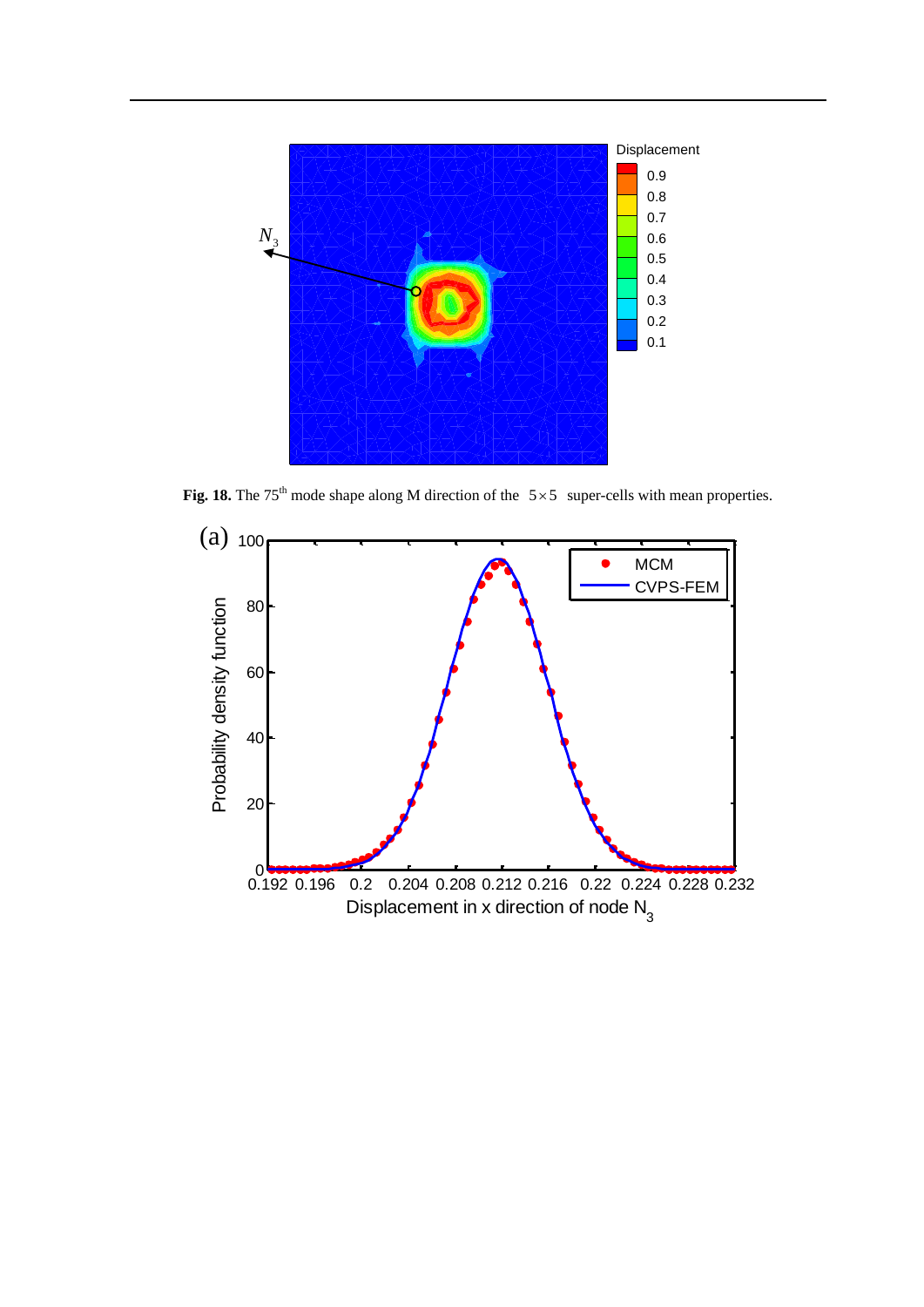![](_page_33_Figure_0.jpeg)

**Fig. 19.** The probability density function of the normalized nodal displacements in x and y direction of node  $N_3$  of the 75<sup>th</sup> mode shape along M direction of the 5×5 super-cells with random parameters. (a) The normalized nodal displacement in *x* direction and (b) the normalized nodal displacement in *y* direction.

The probability density function of the random frequency response at 200Hz of the  $5 \times 5$  super-cells with random parameters calculated by CVPS-FEM and MCM is shown in Fig. 20. Similarly, it can be seen obviously from Fig. 20 that the numerical results of the probability density function computed by CVPS-FEM are in very good agreement with the solutions obtained by MCM. As shown in Fig. 20, there is a 95% probability that the nodal displacement is about between 1.108 and 1.124. This example has validated again the effectiveness of the CVPS-FEM in the predication of the probability distribution of the frequency response of the defective AMs with random parameters.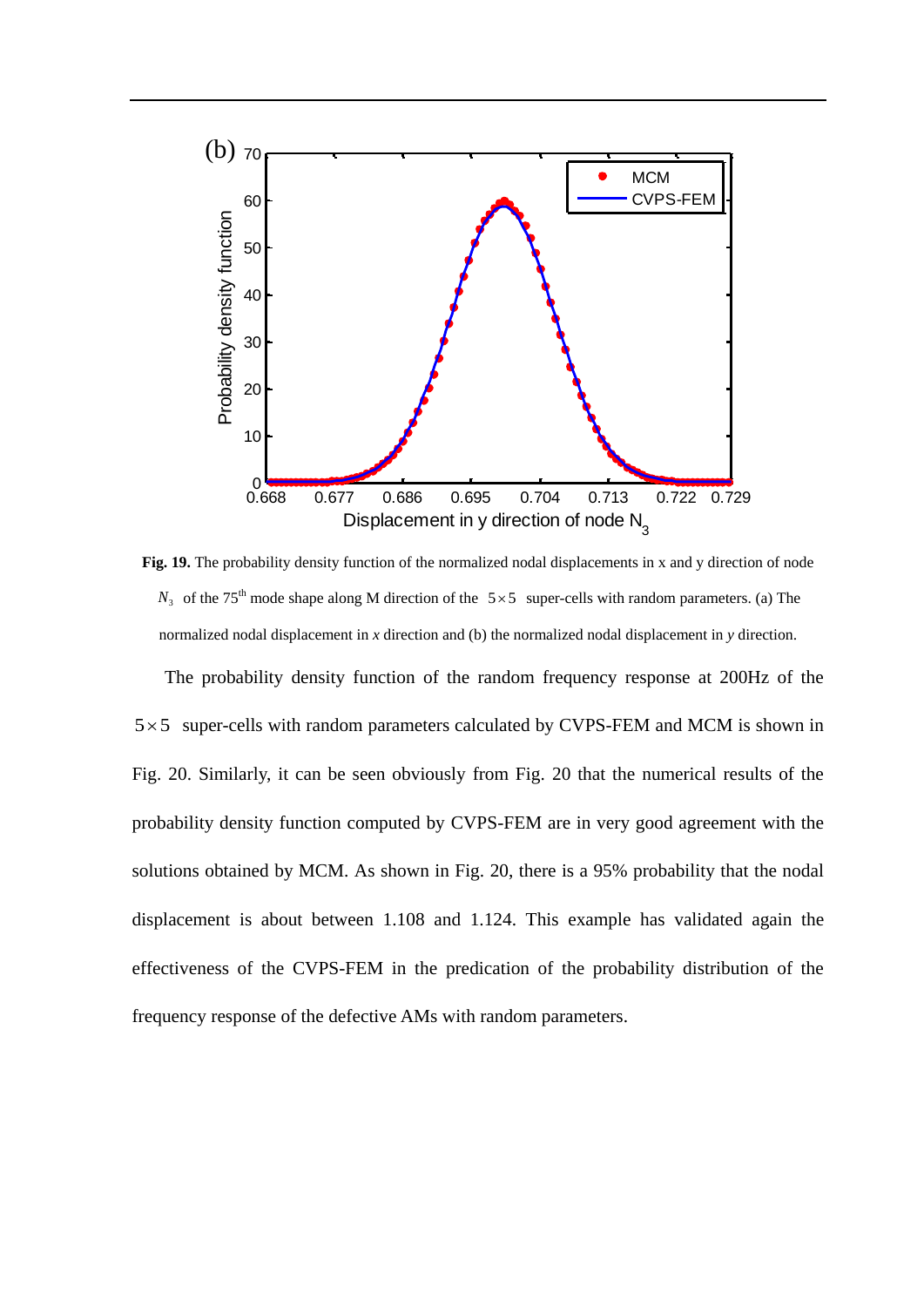![](_page_34_Figure_0.jpeg)

**Fig. 20.** The probability density function of the frequency response at 200Hz of the  $5 \times 5$  super-cells with random parameters.

### **5. Conclusion**

In order to predict the probability distributions of the physical responses of AMs with random parameters, an efficient uncertainty model based on CVPS-FEM is formulated in this paper. In this uncertainty model, based on the first-order Taylor series expansion and perturbation technique, the physical responses of random AMs can be approximated as linear functions of the random parameters, and then the probability density functions of the responses can be calculated by the change-of-variable technique. The results obtained by MCM are used as the reference results to demonstrate the accuracy of the proposed method. It can be clearly seen from the numerical examples that the CVPS-FEM can predict the band structure, mode shapes and frequency response function of AMs very well compared with MCM. Thus, the uncertainty model based on CVPS-FEM formulated in this paper is very effective to predict the uncertain physical responses of AMs with random parameters, which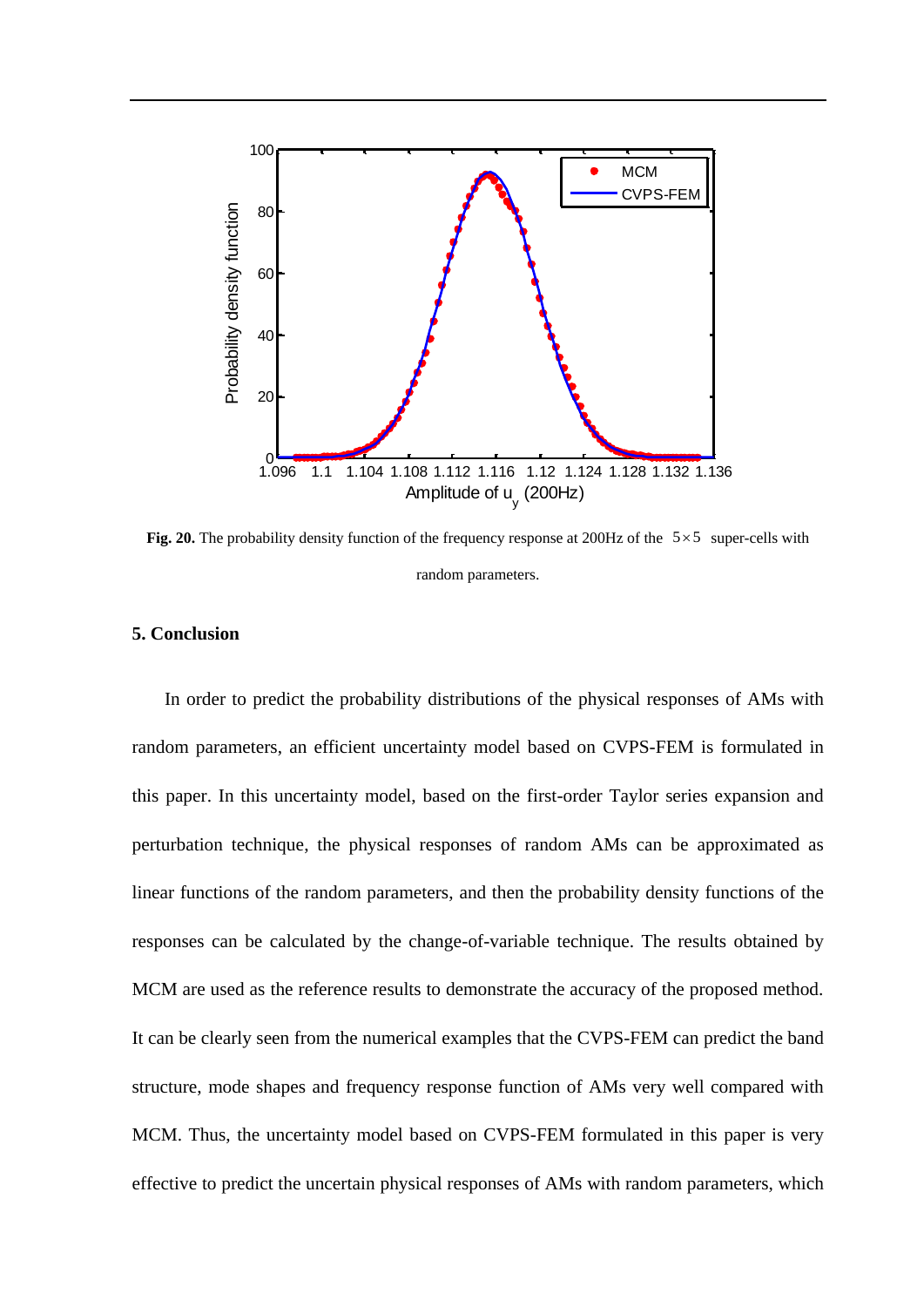is of great significance for the design and manufacturing of AMs in practical application.

### **Acknowledgments**

The project is supported by the National Natural Science Foundation of China (Grant No. 51322502) and Project funded by China Postdoctoral Science Foundation. The authors also wish to thank Research Project of State Key Laboratory of Structural Analysis for Industrial Equipment (Grant No. GZ1403), the Science Fund of State Key Laboratory of Advanced Design and Manufacturing for Vehicle Body (Grant No. 51375001), and Research Project of State Key Laboratory of Mechanical Systems and Vibration MSV201613.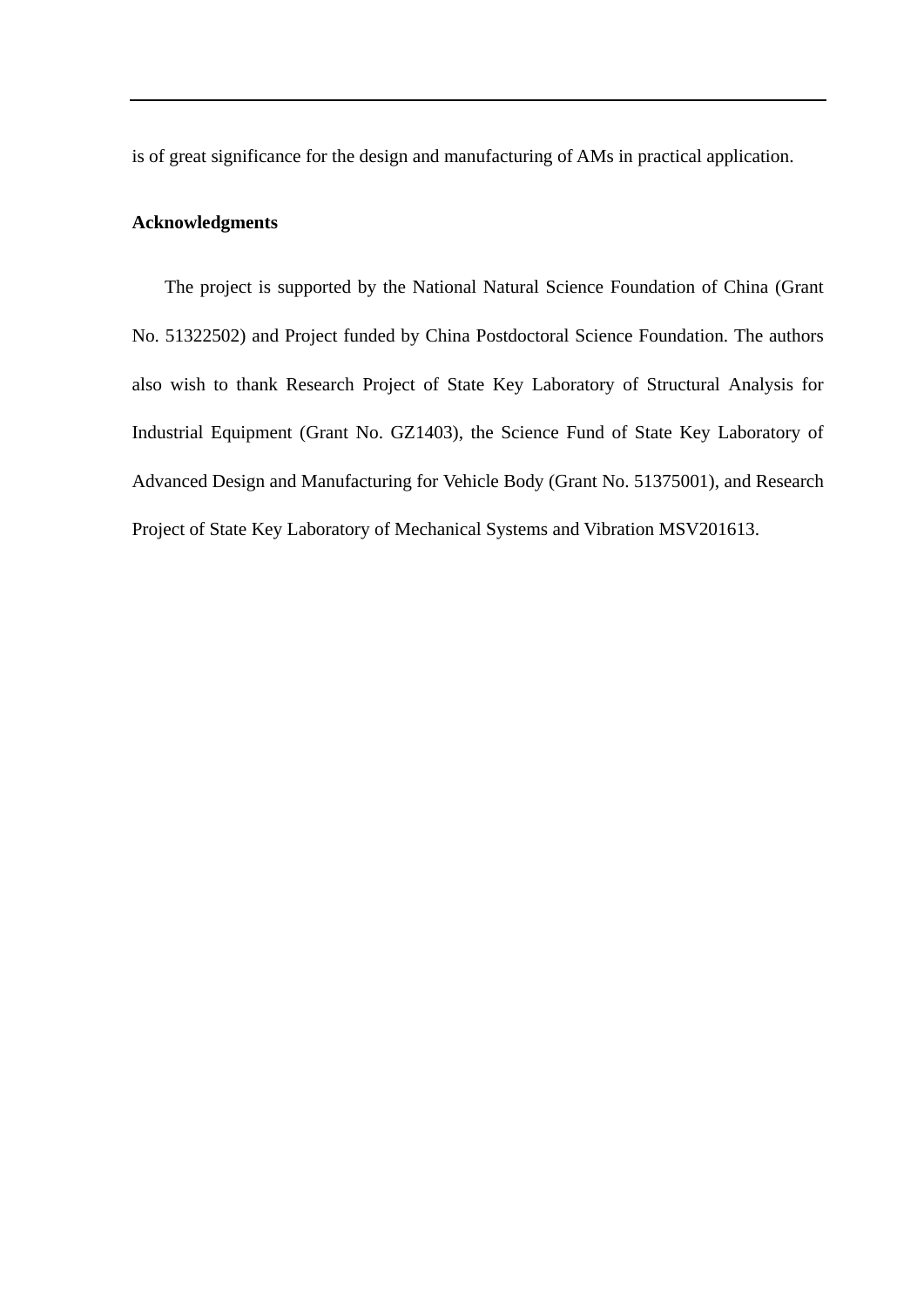#### **References**

<span id="page-36-0"></span>[1] Lu L, Yamamoto T, Otomori M, Yamada T, Izui K, Nishiwaki S. Topology optimization of an acoustic metamaterial with negative bulk modulus using local resonance. Finite Elements in Analysis & Design. 2013;72:1-12.

[2] Oudich M, Djafari-Rouhani B, Pennec Y, Assouar MB, Bonello B. Negative effective mass density of acoustic metamaterial plate decorated with low frequency resonant pillars. Journal of Applied Physics. 2014;116:377.

[3] Pai PF, Peng H. Acoustic metamaterial structures based on multi-frequency vibration absorbers: International Society for Optics and Photonics, 2014.

[4] Liang Z, Li J. Extreme acoustic metamaterial by coiling up space. Physrevlett. 2012;108:114301.

[5] Krushynska AO, Kouznetsova VG, Geers MGD. Towards optimal design of locally resonant acoustic metamaterials. Journal of the Mechanics & Physics of Solids. 2014;71:179-96.

<span id="page-36-1"></span>[6] Peng H, Pai PF, Peng H. Acoustic metamaterial plates for elastic wave absorption and structural vibration suppression. International Journal of Mechanical Sciences. 2014;89:350-61.

<span id="page-36-2"></span>[7] Assouar B, Oudich M, Zhou X. Acoustic metamaterials for sound mitigation. Comptes rendus - Physique. 2016;17:524-32.

[8] Seddon N, Bearpark T. Observation of the inverse Doppler effect. Science. 2003;302:1537-40.

[9] Alu A, Engheta N. Plasmonic and metamaterial cloaking: physical mechanisms and potentials. Journal of Optics A Pure & Applied Optics. 2008;10:93002-18(17).

<span id="page-36-3"></span>[10] Nouh M, Aldraihem O, Baz A. Wave propagation in metamaterial plates with periodic local resonances. Journal of Sound & Vibration. 2015;341:53-73.

<span id="page-36-4"></span>[11] Zhu R, Liu XN, Hu GK, Sun CT, Huang GL. A chiral elastic metamaterial beam for broadband vibration suppression. Journal of Sound & Vibration. 2014;333:2759-73.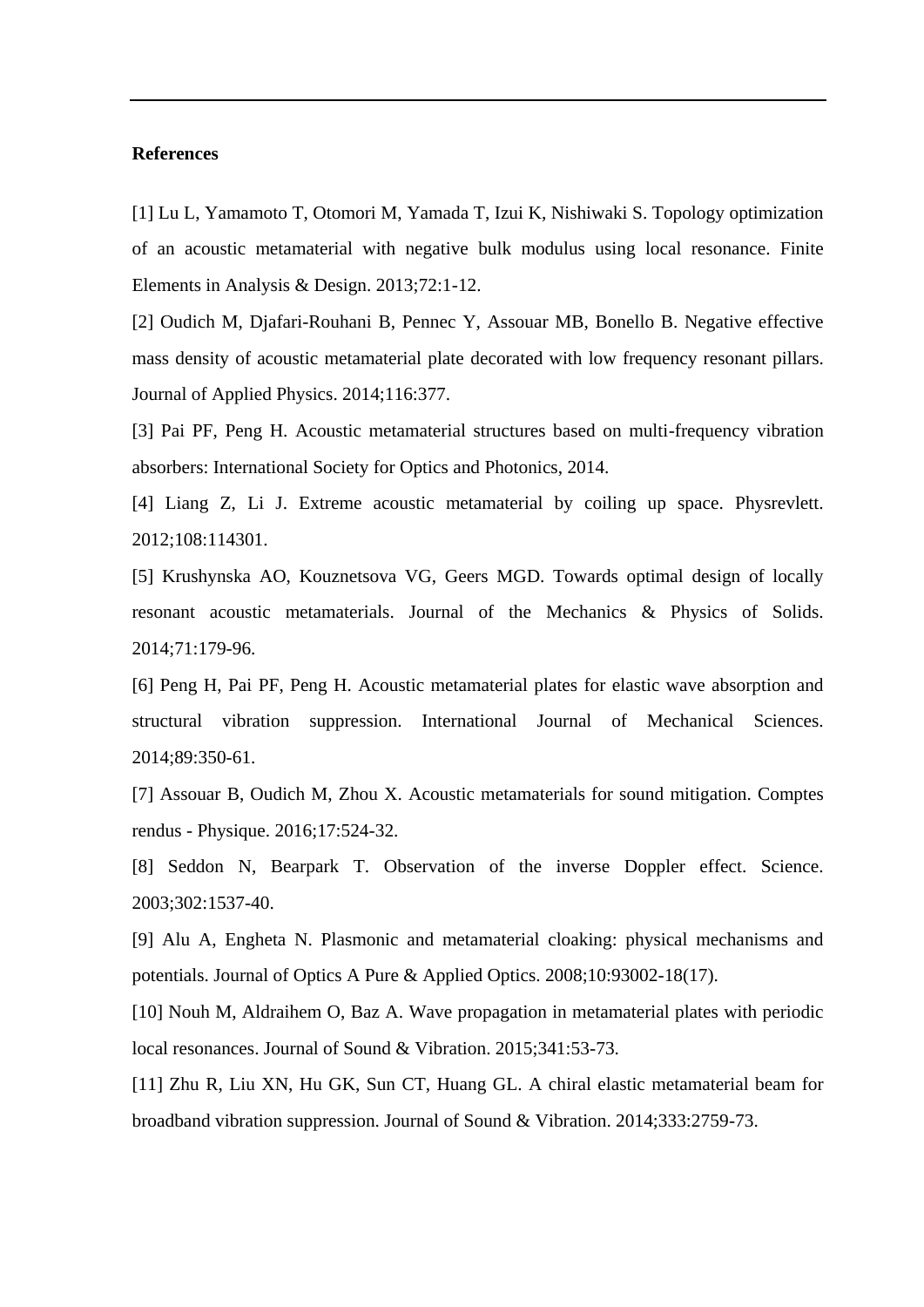<span id="page-37-0"></span>[12] Zhang S. Acoustic metamaterial design and applications. Dissertations & Theses -Gradworks. 2010.

<span id="page-37-1"></span>[13] Zhu R, Huang GL, Huang HH, Sun CT. Experimental and numerical study of guided wave propagation in a thin metamaterial plate. Physics Letters A. 2011;375:2863-7.

<span id="page-37-2"></span>[14] Peng H, Pai PF, Deng H. Acoustic Multi-stopband Metamaterial Plates Design for Broadband Elastic Wave Absorption and Vibration Suppression. International Journal of Mechanical Sciences. 2015;103:104-14.

<span id="page-37-3"></span>[15] Liu Z, Zhang X, Mao Y, Zhu YY, Yang Z, Chan CT, et al. Locally resonant sonic materials. Science. 2000;289:1734-6.

<span id="page-37-4"></span>[16] Sheng P, Zhang XX, Liu Z, Chan CT. Locally resonant sonic materials. Science. 2003;338:201-5.

<span id="page-37-5"></span>[17] Jensen JS. Phononic band gaps and vibrations in one- and two-dimensional mass–spring structures. Journal of Sound & Vibration. 2003;266:1053-78.

<span id="page-37-6"></span>[18] Yao S, Zhou X, Hu G. Experimental study on negative effective mass in a 1D mass spring system. New Journal of Physics. 2008;10:043020.

<span id="page-37-7"></span>[19] Shi S, Chen C, Prather DW. Plane-wave expansion method for calculating band structure of photonic crystal slabs with perfectly matched layers. Journal of the Optical Society of America A. 2004;21:1769-75.

<span id="page-37-8"></span>[20] Hao Y, Mittra R. FDTD modeling of metamaterials. Theory and applications. 2009.

<span id="page-37-9"></span>[21] Shen L, He S, Xiao S. A finite-difference eigenvalue algorithm for calculating the band structure of a photonic crystal. Computer Physics Communications. 2002;143:213-21.

<span id="page-37-10"></span>[22] Argyropoulos C, Kallos E, Hao Y. FDTD analysis of the optical black hole. Journal of the Optical Society of America B. 2010;27:2020-5.

<span id="page-37-11"></span>[23] Wang G, Wen J, Liu Y, Wen X. Lumped-mass method for the study of band structure in two-dimensional phononic crystals. Physical Review B. 2004;69:1324-32.

<span id="page-37-12"></span>[24] Yang W, Li J, Huang Y. Modeling and analysis of the optical black hole in metamaterials by the finite element time-domain method ☆. Computer Methods in Applied Mechanics & Engineering. 2016;304:501-20.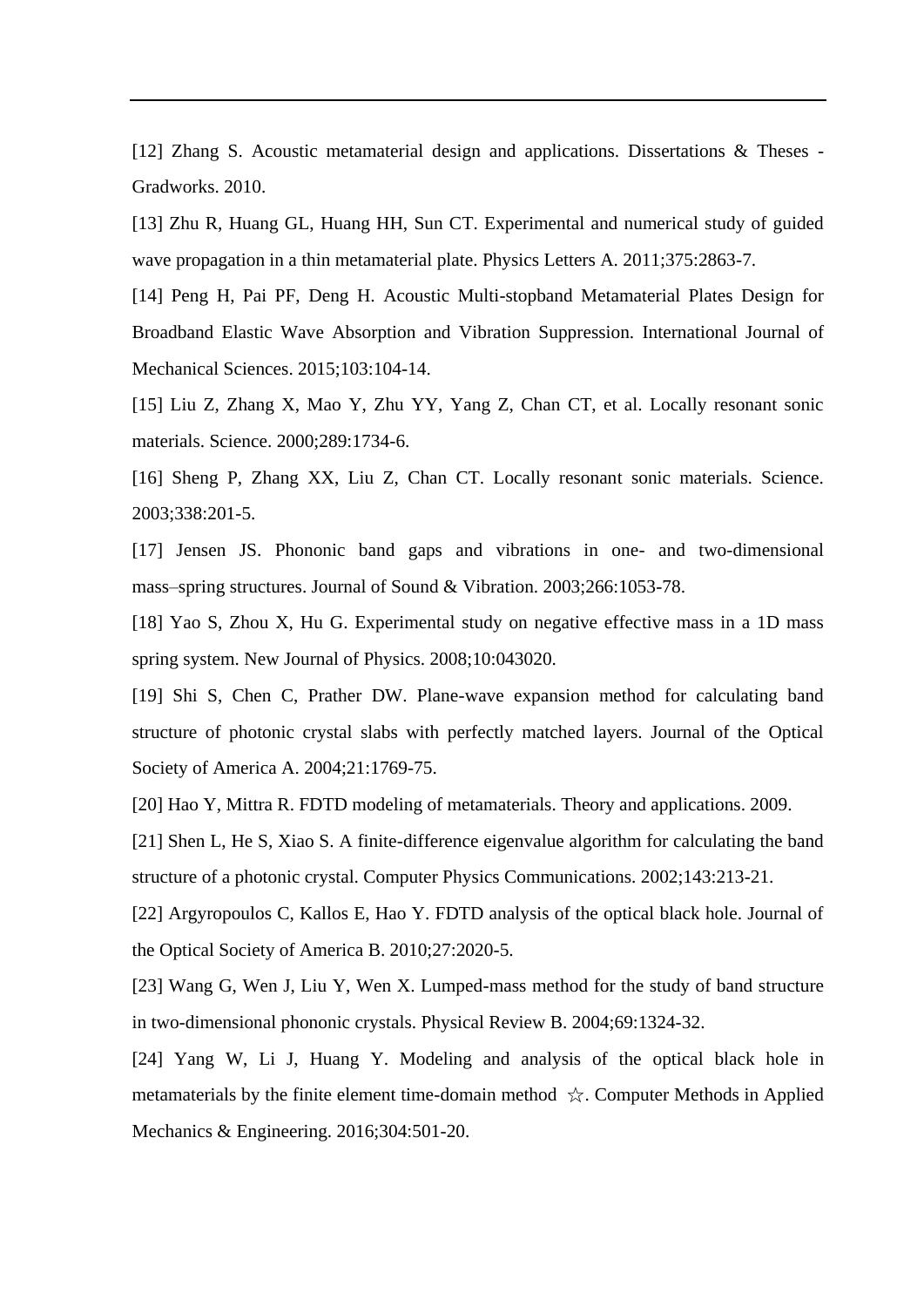<span id="page-38-1"></span><span id="page-38-0"></span>[25] Li J. Error analysis of mixed finite element methods for wave propagation in double negative metamaterials. Journal of Computational & Applied Mathematics. 2007;209:81-96. [26] He ZC, Li E, Wang G, Li GY, Xia Z. Development of an efficient algorithm to analyze the elastic wave in acoustic metamaterials. Acta Mechanica. 2016:1-16.

[27] Li E, He ZC, Wang G. An exact solution to compute the band gap in phononic crystals. Computational Materials Science. 2016;122:72-85.

[28] Li E, He ZC, Hu JY, Long XY. Volumetric locking issue with uncertainty in the design of locally resonant acoustic metamaterials. Computer Methods in Applied Mechanics & Engineering. 2017;324.

[29] Li E, He ZC, Wang G, Liu GR. An ultra-accurate numerical method in the design of liquid phononic crystals with hard inclusion. Computational Mechanics. 2017:1-14.

<span id="page-38-2"></span>[30] Bessa MA, Bostanabad R, Liu Z, Hu A, Apley DW, Brinson C, et al. A framework for data-driven analysis of materials under uncertainty: Countering the curse of dimensionality. Computer Methods in Applied Mechanics & Engineering. 2017;320:633-67.

<span id="page-38-3"></span>[31] Bostanabad R, Bui AT, Xie W, Apley DW, Chen W. Stochastic microstructure characterization and reconstruction via supervised learning. Acta Materialia. 2016;103:89-102.

<span id="page-38-4"></span>[32] Feng, Y.T, Li, C.F, Owen, D. RJ. A directed Monte Carlo solution of linear stochastic algebraic system of equations. Finite Elements in Analysis & Design. 2010;46:462-73.

<span id="page-38-5"></span>[33] Tartakovsky DM, Xiu D. Stochastic analysis of transport in tubes with rough walls. Journal of Computational Physics. 2006;217:248-59.

<span id="page-38-6"></span>[34] Ghanem RG, Spanos PD. Stochastic Finite Elements: A Spectral Approach. Springer Berlin. 1991;224.

<span id="page-38-7"></span>[35] Wang M, Huang Q. A new hybrid uncertain analysis method for structural-acoustic systems with random and interval parameters. Computers & Structures. 2016;175:15-28.

<span id="page-38-8"></span>[36] Kang Z, Cheng GD. Structural robust design based on perturbation stochastic finite element method. Chinese Journal of Computational Mechanics. 2006;23:129-35.